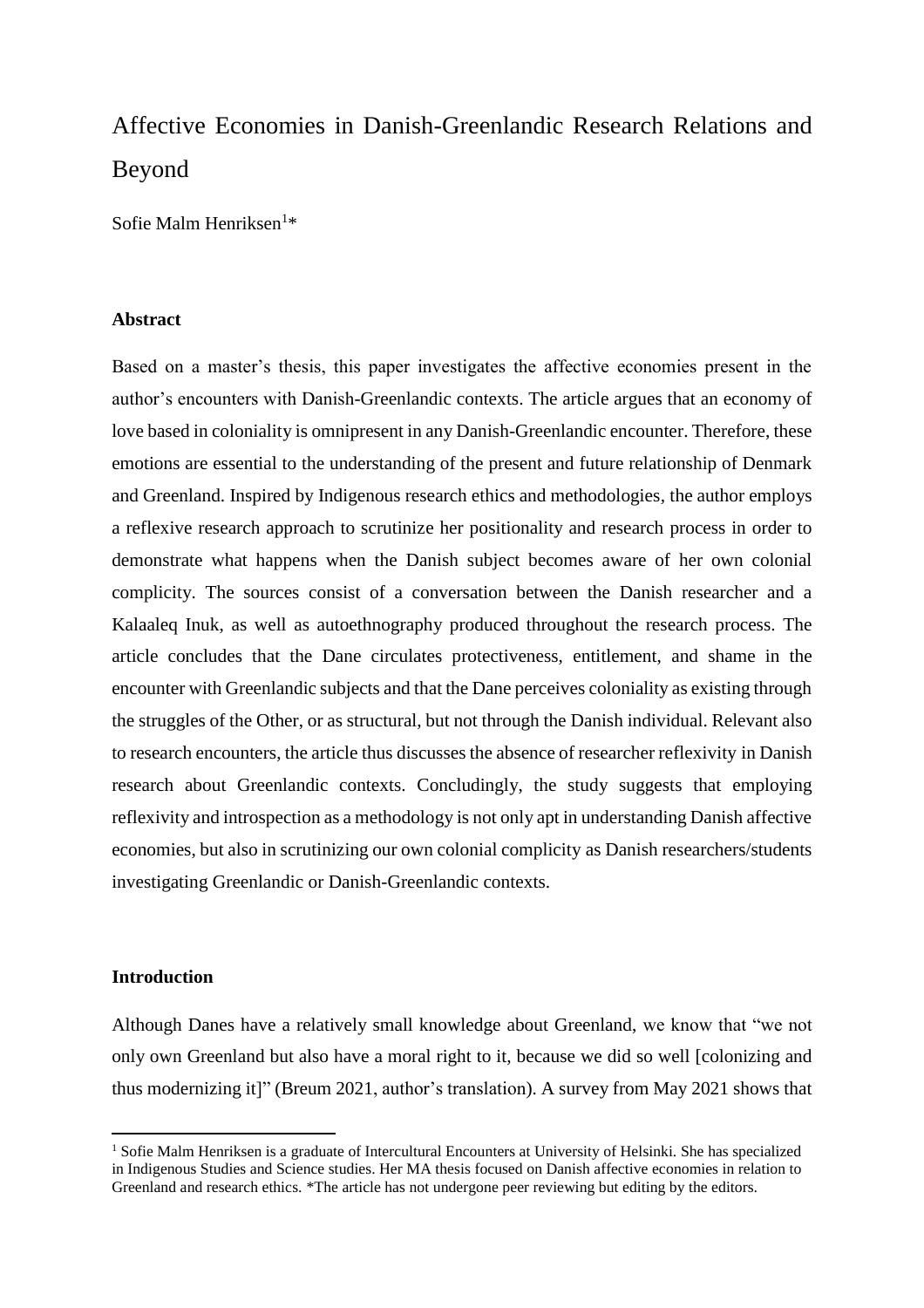64% of the Danes wish to maintain the Unity of the Realm. 16% "don't know" (Breum 2021). It is especially the sense of a Danish national-conservative feeling that is at risk of being infringed should Greenland become independent (Jeppesen 2021). Former Danish Prime Minister, Lars Løkke Rasmussen, has even argued that we ought to maintain the Unity of the Realm because "this relation is a part of our [Danes'] national character" (Breum 2021, author's translation). It thus makes sense to acknowledge the possibility of an emotional loss, a process of national trauma or grief that Danes will necessarily undergo when Greenland becomes independent in the future (Svendsen 2021). Despite the Danish-Greenlandic relationship being permeated with emotions, these are rarely taken into consideration in geopolitical and economic analyses of Danish-Greenlandic contexts. Based on the author's MA thesis, this article explores the affective economies (Ahmed 2004) present in the Danish-Greenlandic relationship, more specifically the emotions circulated by the Dane. In the Danish-Greenlandic *set-up* it is primarily the Danes who analyze, reason, and research about Greenlandic *feelings* (Thisted 2018). This article turns the gaze around by employing reflexivity and analytical autoethnography. The aim is to avoid situating myself outside the colonial context as a "neutral" spectator, but to be attentive to how I, as a Dane and researcher, take part in the affective economies, as well as navigate, reflect on, and react upon my colonial complicity. This can hopefully contribute with new insights about the Danish-Greenland relationship, and how affective economies play a role in legitimizing Danish colonial feelings and policies. Moreover, the article seeks to ignite a discussion specifically about researcher positionality and ethics in Danish research about Greenland and Greenlandic people.

# **Methodology: thoughts on reflexivity and autoethnography**

Reflections on research positionalities and epistemic violence have been formative to this research. Since the mid-sixteenth century, Danish colonists, academics, authors, politicians, and journalists have been analyzing, imagining, interpreting and appropriating Greenland into a certain existence through a Danish gaze and to a Danish and international audience (Jacobsen 2019; Thisted 2018). A story that is general to Indigenous communities globally. Linda Tuhiwai Smith, Indigenous education scholar, argues that "the term research is inextricably linked to European imperialism and colonialism. The word itself, research, is probably one of the dirtiest words in the indigenous world's vocabulary" (Smith 2012[1999]: 30). Researching about, and especially in, Greenland as a Dane (or non-Kalaaleq) is no exception. During the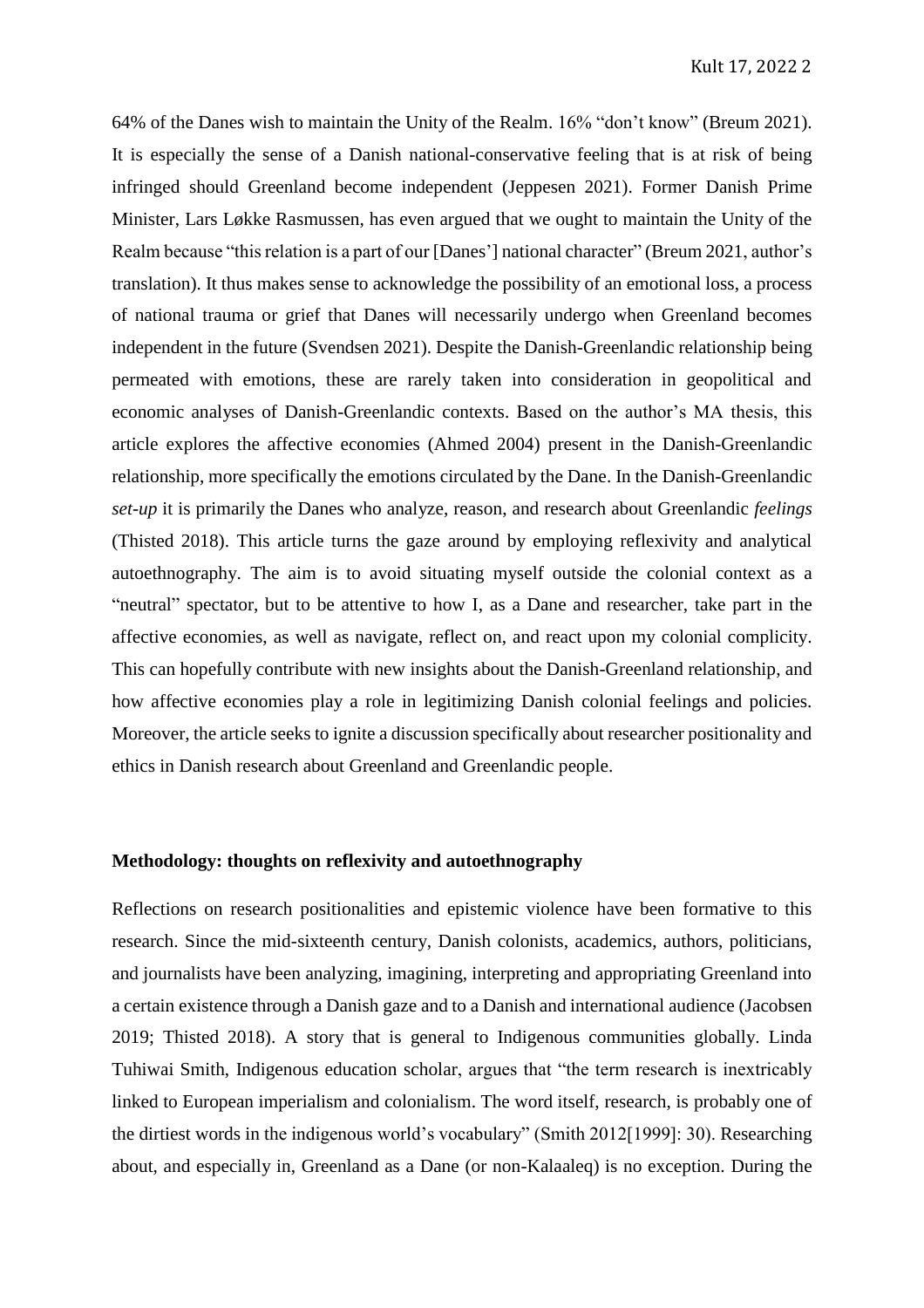past year a handful of Greenlandic Inuit decolonization activists have discouraged and refused research inquiries from Danish students and scholars<sup>2</sup>. Activist and filmmaker Aka Hansen wrote the following on her public Instagram-profile:

My personal and lived experience or opinions are no longer freely available for you to use in your strive towards Eurocentric, academic progress. Honestly, I think you should take responsibility and write about Denmark and Denmark's history and Denmark's role and responsibility in Greenland in the past and today (Hansen in Henriksen 2021: 7, author's translation).

In 2013, the Greenlandic Research Council was established to promote Greenlandic research, and in 2019 the annual Greenland Science Week was moved from Denmark to Greenland<sup>3</sup>. Most recently, the research center Nasiffik (Synnestvedt 2021) was established in Greenland to undertake research and disseminate knowledge about Arctic foreign policy and diplomacy from Greenland. 4 In the past few years there has been an increase in conferences and other scholarly work<sup>5</sup> within Danish universities and at Ilisimatusarfik/University of Greenland dealing with collaborative research, researcher positionality and/or decolonization. At this year's Greenland Science Week, two scholars hosted a workshop about research ethics<sup>6</sup>, a group of students from Ilisimatusarfik discussed the decolonization of research, and a talk dealt with the rights of Indigenous peoples and inclusive science, all in relation to Greenland.<sup>7</sup> Research concerning Greenland and Greenlandic ways of life is nonetheless still primarily undertaken by Danes (Graugaard 2020), who rarely address their positionality. Even postcolonial scholars who illuminate and problematize colonial structures and inequalities are mostly, with a Spivakian critique, "masqueraded as absent non-representers" (Bhambra 2014) and often remarkably silent on how they benefit from our colonial legacy. As a response to extractive hit-and-run research and epistemic violence several Indigenous communities have articulated codes of conduct in research. Indigenous scholars have described important aspects of Indigenous methodologies and research ethics, often known as "the four R's": respect, relevance, reciprocity, and relation (Kirkness and Barnhardt 1991; Wilson 2008; Chilisa

 $\overline{a}$ 

<sup>2</sup> On Instagram: Paninnguaq Lind Jensen [@tunnitit], Paninnguaq Heilmann [@pa.nin.ngu.aq], Aka Hansen [@akahansen]

<sup>3</sup> Greenland Research Council (NIS), 2019, *Annual report:* [https://nis.gl/en/about-us/annual-reports/#.](https://nis.gl/en/about-us/annual-reports/)

<sup>4</sup> However, the majority of Nasiffik is not Inuit

<sup>&</sup>lt;sup>5</sup> The conference "1721+2021=300"; Greenlandic Science Week Nov 2021; Merrild-Hansen and Ren 2020; Vold 2021.

<sup>6</sup> "Play Nice: Creating an Arctic research handbook", hosted by Kirstine E. Møller and Silke Reeploeg: [https://scienceweek.gl/events-on/play-nice-creating-an-arctic-research-playbook/.](https://scienceweek.gl/events-on/play-nice-creating-an-arctic-research-playbook/)

<sup>&</sup>lt;sup>7</sup> Talk by Rachael Lorna Johnstone, professor of law at Ilisimatusarfik and at the University of Akureyri.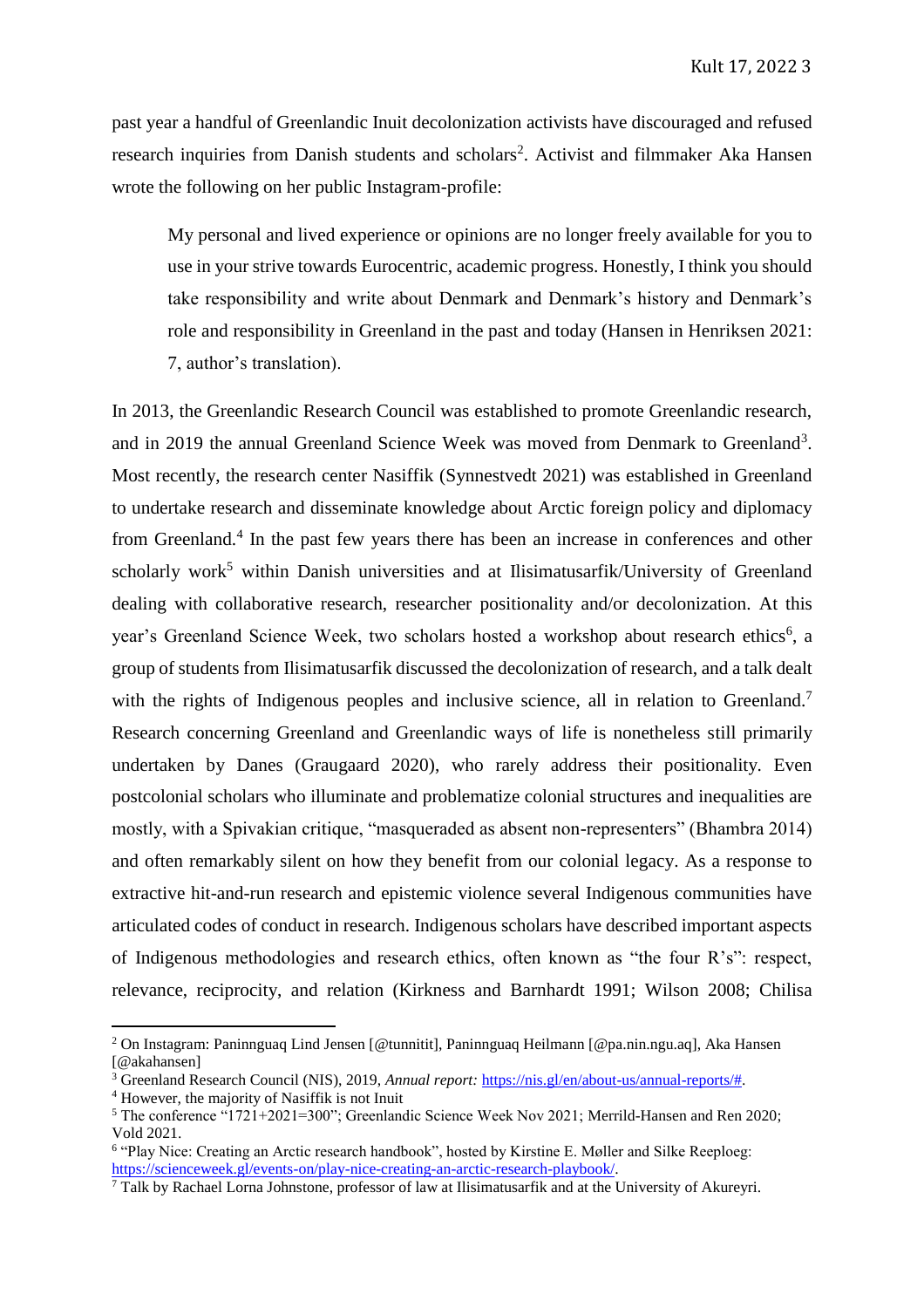2020[2011]). To test the relevance of my initial thesis idea<sup>8</sup> I reached out to a handful of people from various Greenlandic communities: two students, an activist, a professor and two youth organizations. The decolonization-organization Nalik argued that "Greenlanders should take responsibility for their own decolonization, and that Danes should do the same in Denmark" (Henriksen 2021: 15). This resonated with the reply of the activist. The two students were open to the initial idea and the rest did not reply. The correspondences took place over the course of six weeks, and I consequently changed the research topic several times. These correspondences were essential to the research because they fostered a reflexive process in which I continuously considered the relevance and reciprocity of my research. One last correspondence resulted in determining the research topic and thus became the main source of the research<sup>9</sup>. This conversation was with the Kalaaleq Inuk artist, Julie Edel Hardenberg $^{10}$ , with whom I discussed the Danish past and future with/out Greenland.

I had initially contacted Julie to discuss one of her recent artworks that focuses on indigeneity and decolonization. However, rather than speaking about the artwork the talk turned into a twohour personal conversation about the (post)colonial relationship between Denmark and Greenland in which Julie challenged me, my position, and my opinions. The conversation can be characterized as an "active and improvisational interview" (Brade 2017: 116) because I had no premade questions and because we both shared our thoughts and experiences. It was only after the conversation I realized the analytical potential of my own reflections and emotions, and I therefore chose autoethnography as a method. Besides this conversation, I have included my written and unwritten reflections during the research process from September 2020 to March 2021 as my sources. The reflections stem from conversations with Greenlandic people, my reading and writing process, media coverage about the Danish-Greenlandic relationship, discussions with friends, family, fellow students, teachers and Inuit activists on Instagram, as well as from several Danish produced documentaries, television programs and podcasts about Greenland and the Danish-Greenlandic relationship from the past five years.

Autoethnography is my response to my recognition of the politics of knowledge production and epistemic violence (Spivak 1988; Mignolo 2000; Quijano 2007; Chilisa 2020[2011]) in Danish-Greenlandic contexts. Naja Graugaard (2016, 2020) too employs autoethnography to address the colonial research relations embedded in Danish Greenland research. Being a

 $\overline{a}$ 

<sup>&</sup>lt;sup>8</sup> A collaborative decolonization project between Danish and Greenlandic youth.

<sup>9</sup> The conversation took place on Zoom in October 2020.

<sup>&</sup>lt;sup>10</sup> Julie has consented to be mentioned by her real name. Experience her art at [https://hardenberg.gl/.](https://hardenberg.gl/)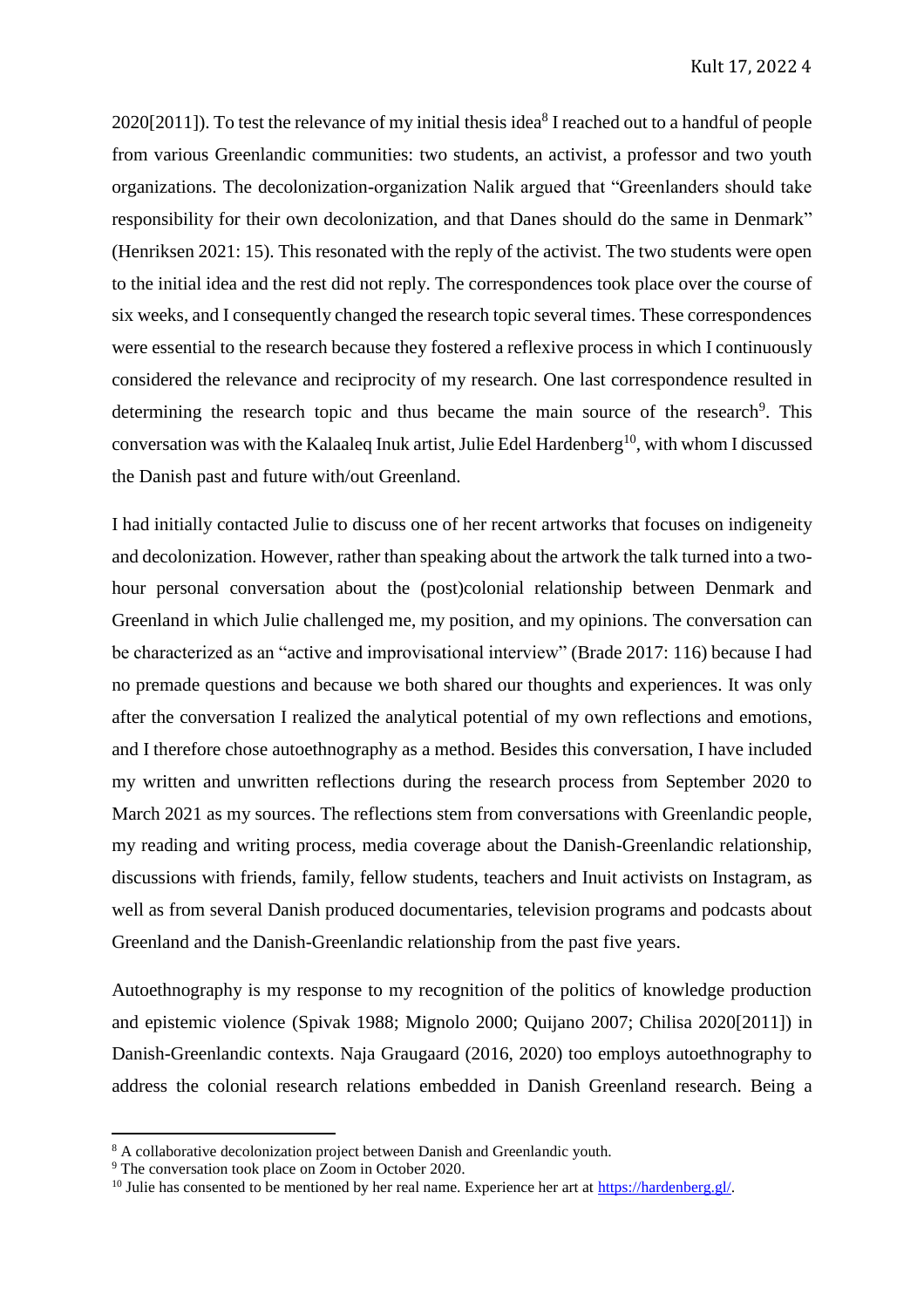Danish-Inuit researcher, she employs a reflexive method to scrutinize her own positionality, identity, and scholarly activities. She suggests that employing an autoethnographic approach can create a reflexive process that has the potential to challenge the relations of researcherresearched in (post)colonial contexts, as well as to "decolonize" research methodologies and refuse hit-and-run approaches<sup>11</sup>.

For me, autoethnography was also a way to conceptually understand my continuous reflections on positionality and identity as academically relevant rather than self-indulgent. In autoethnography, the author uses self-reflexivity to explore how personal experiences are connected to wider cultural, social or political meanings (Adams et al. 2015: 2). Being reflexive means being aware about one's own positionality, identity, experiences and presumptions as a researcher and then, importantly, to actively engage with and challenge it accordingly. Since no research is straightforward, I have moreover used autoethnography to illustrate my sensemaking processes, my blunders, and ways of coming to terms with my colonial complicity throughout the research. Doing so and showing how one navigates in this complexity can reveal aspects that are vital to the research. Being reflexive and embracing vulnerability and emotions can disrupt social taboos, illuminate privilege and prejudice, encourage dialogue and create individual and social transformations, and thus: "[s]elf-reflection is a catalyst for social change" (Parkes 2015: 11). It is exactly the aim of contributing to and renew scholarly conversation by continuously linking the personal with the general that distinguishes autoethnography from diaries, memoirs and the like (Adams et al. 2015). In this study I employ *analytic autoethnography* (Anderson 2006), through which the researcher-self is visible in the final text. Autoethnography is therefore both methodology and data in this research. Revealing my prejudices, neocolonial blunders and ways of navigating and negotiating these hopefully transcends mere handwringing. The intention is to refuse "the masquerade" by illuminating my own embeddedness in coloniality as a Danish researcher and to ignite a discussion about colonial complicity and epistemic violence in Danish Greenland research.

### **Affective economies**

 $\overline{a}$ 

Whenever Danes and Greenlanders step into any given context, certain emotions rooted in colonialism are always-already present. Therefore, these emotions ought to be considered to

<sup>&</sup>lt;sup>11</sup> Approaches where a researcher enter a community, collects data, and leaves. A well-known approach used on Indigenous communities by outsider researchers. Often, the research is neither asked for nor beneficial to the community.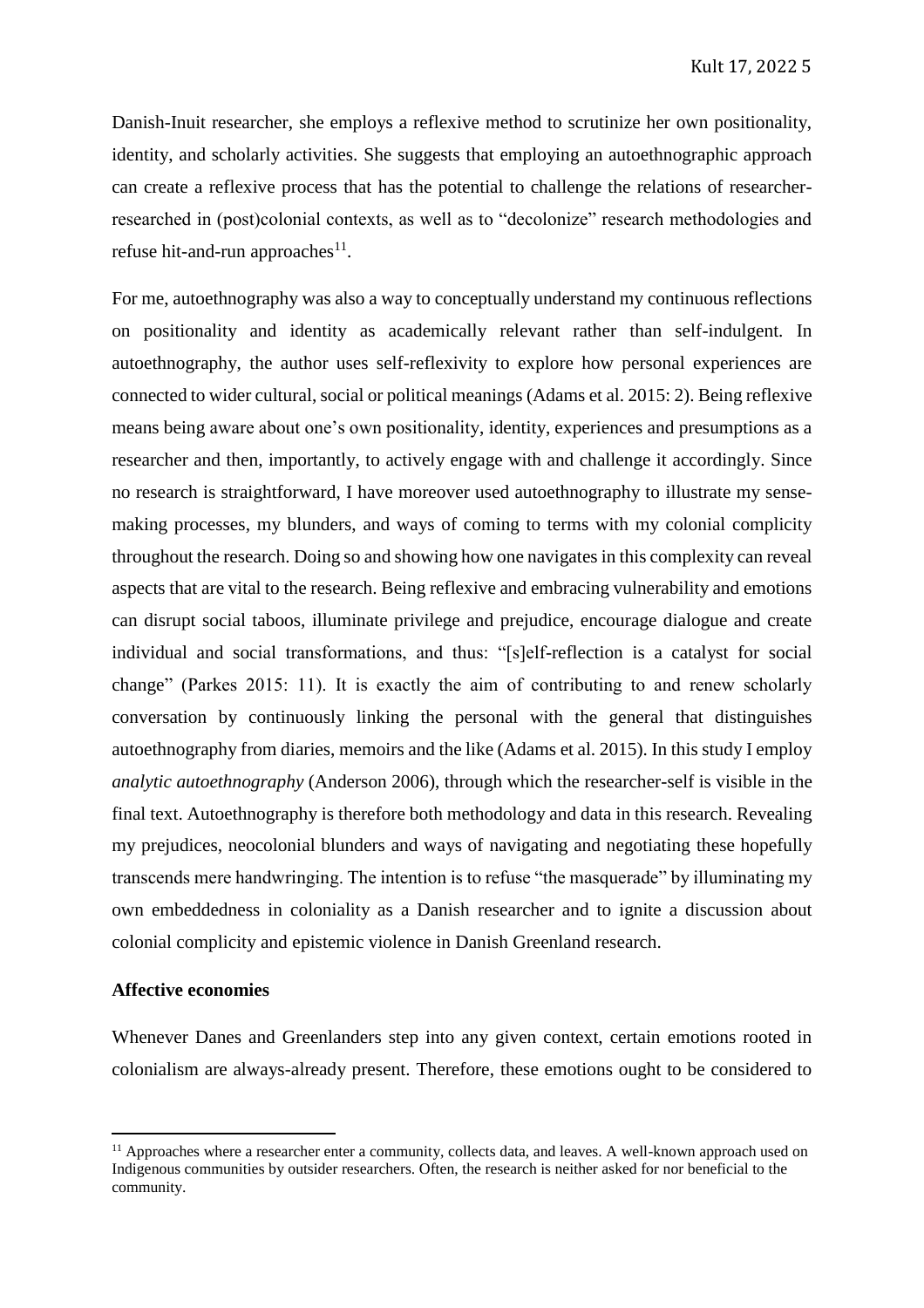fully grasp current political and cultural discussions about the past, present, and future relationship of Denmark and Greenland (Thisted 2018, 2021). I have sought to identify these emotions by employing autoethnography and thematic analysis (Braun and Clarke 2006, 2019) within an affect theoretical framework. Sarah Ahmed's (2004) concept *affective economies* is apt in conceptualizing and scrutinizing how emotions shape relations. She argues that emotions are social and cultural practices and therefore something we do rather than something we have. Emotions circulate between bodies and signs, subjects, and objects and exist merely as a means of that circulation. When circulating, the emotion accumulates and thus becomes "sticky" through associations. Consequently, certain emotions stick to certain bodies due to past histories of association. Therefore, emotions do not emerge and reside within the individual but accumulates in the individual's alignment with the collective. In this way, affective economies exist on both an individual and collective level. As an example, the former Danish colonial mantra "To the benefit of Greenland, in the honor of Denmark" has from a Danish perspective made emotions of inadequacy, shame and gratefulness stick to Greenlandic bodies, and emotions of generosity, compassion and responsibility stick to Danish bodies:

> The main reason for the Danes' presence in Greenland was….no longer primarily material and economic, but, at least within the understanding of the Danes, primarily of emotional and moral character. From the Danish perspective, gratitude and unconditional loyalty from the Greenlandic people was expected in return, but also very well the return of love, which would result in more love from Denmark along with the expectation of even more loyalty and gratitude  $-$  a system which could continue in circulation. Physical objects were merged into this affective economy in the shape of trade goods, services, and vacancies, so that the very act of sending ships, establishing trading stations, as well as hiring people to the services of trade and administration became physical proof of the Danish love (Thisted et al. 2021: 23, author's translation).

The quotation above explains how the specific economy of love has come into being from a Danish perspective. This economy was and continuously is a way for Denmark to legitimize its colonial rule in Greenland. However, Greenland has utilized this economy to strategically negotiate, maneuver and resist colonial structures in the best possible way of all given times (Thisted 2021: 14). This article focuses on the Danish perspective of the affective economies and how the Danish subject navigates within these when power relations are contested by Greenlandic subjects.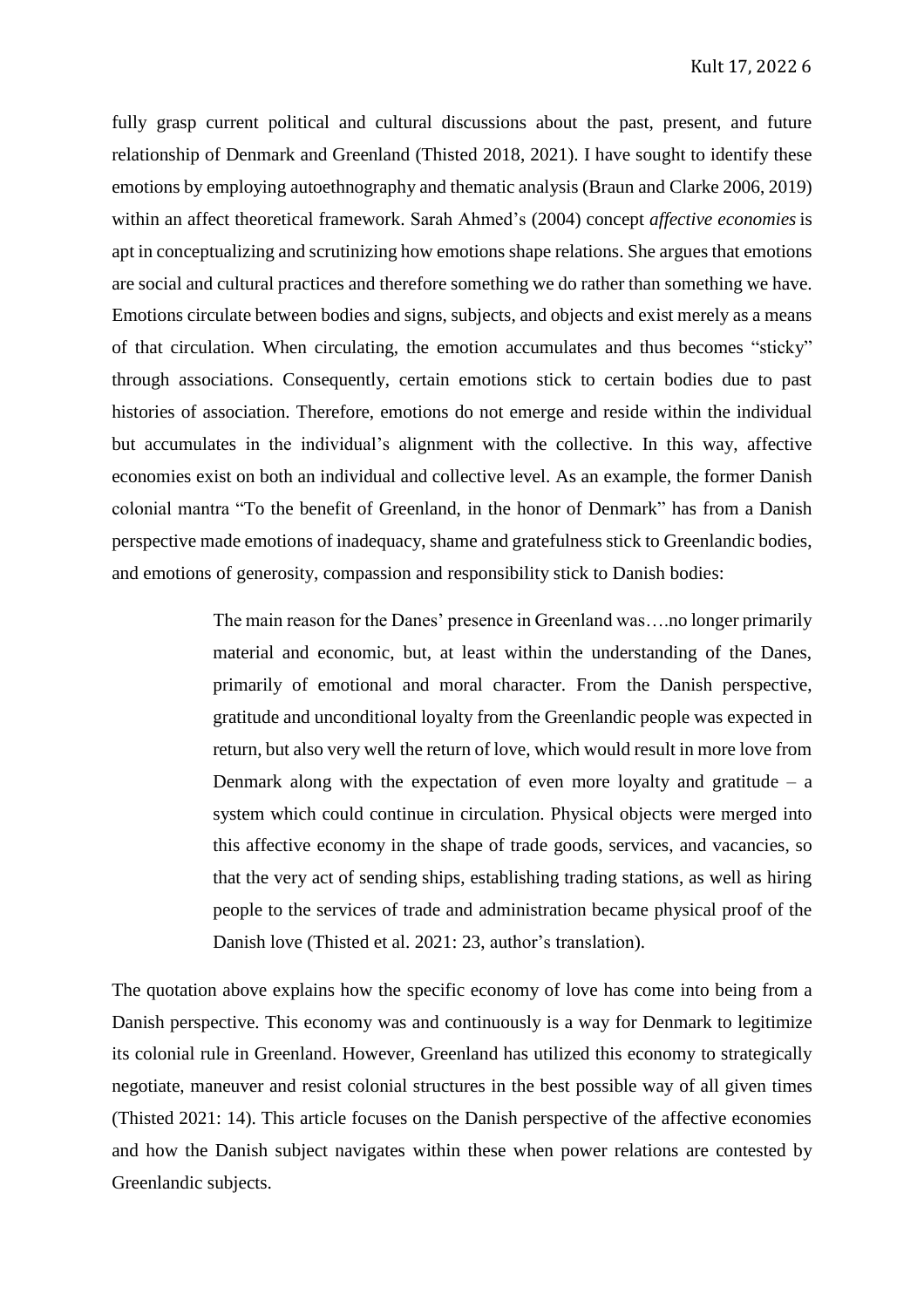#### **Love, protectiveness and demands for gratitude**

Through affective economies Danish subjects circulate love towards Greenland, expecting gratitude in return. One transaction of this affective economy is geopolitical protection. Once, Julie was at the Ilulissat Icefjord, Greenland, with a group of Danes. She recalls how a Danish man, visiting Greenland for the first time, began speaking about the importance of the Unity of the Realm:

> He got this urge to protect Greenland: "If we did not have this relation, what would happen to Greenland regarding geopolitics?" He almost situated himself in the position of a protector. But Denmark could not do without NATO either. The Dane in him was awakened up here. He arrived as a human, but he left as a Dane (Henriksen 2021: 37).

This anecdote is not unique. Rather, it reflects one of the currently most popularized Danish arguments in favor of the Unity of the Realm. The argument stems from Danish protectionist policies manifested through the civilizing mission discourse generally used by European colonial powers (Jensen 2020a; Sørensen 2007). The argument has been preserved and emphasized by the widely used metaphor of the Danish-Greenlandic relationship as a parental one (Gad 2008; Thisted 2021), as well as through protectionist colonial politics (Petersen 1995; Graugaard 2009) and since through the annual subsidy from Denmark. As a result of their circulation, colonial and protectionist arguments are thus through affective economies disguised and obscured as love and benevolence. Today, any Greenlandic effort to break with Danish dependence is from a Danish perspective often explained as a "teenage rebellion" (Gad 2008). In an editorial of a national Danish broadsheet one could even read an appeal against the Greenlandic longing for independence from "all of us who care about Greenland".<sup>12</sup> The economy of love often activates Danish feelings of protectionism, entitlement and demands for gratitude which are continuously circulating (Thisted 2018, 2021). Affective economies in the Danish-Greenlandic relationship thereby contribute to disguising or blurring continuing colonial structures.

 $\overline{a}$ 

<sup>12</sup> *Berlingske*, April 4, 2021[: https://www.berlingske.dk/ledere/groenland-og-danmark-har-mere-end](https://www.berlingske.dk/ledere/groenland-og-danmark-har-mere-end-nogensinde-brug-for-hinanden)[nogensinde-brug-for-hinanden.](https://www.berlingske.dk/ledere/groenland-og-danmark-har-mere-end-nogensinde-brug-for-hinanden)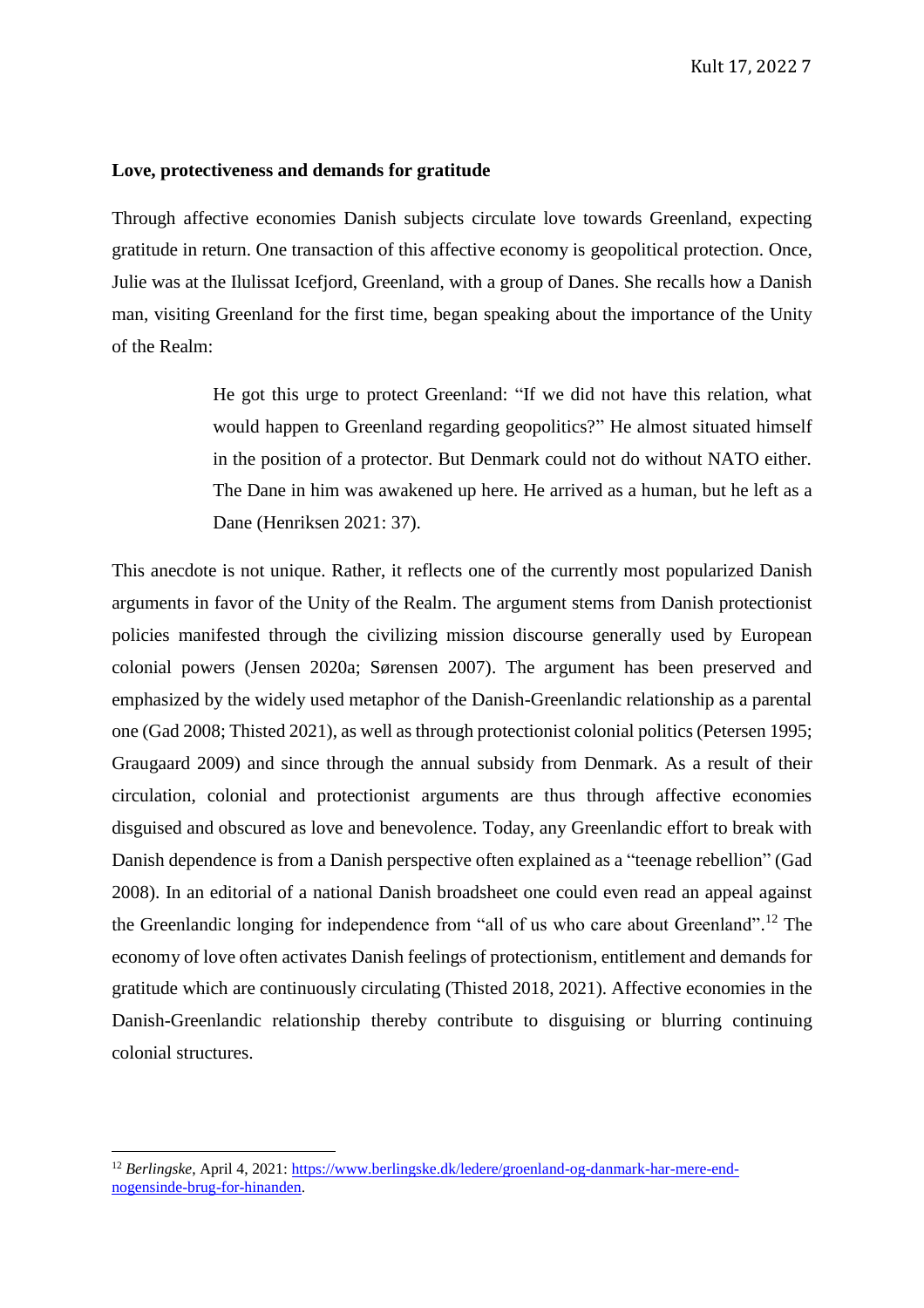While listening to Julie's anecdote, I could not relate to the Dane's protectionist urge. However, only minutes later I circulated the exact same emotions of love, or, protectionist feelings. While discussing the future of the Unity of the Realm, I said:

> There is also this kind of condescending, paternalistic [Danish argument that] "the USA doesn't want what is best [for Greenland]". Perhaps Denmark really *is* the lesser of two evils… or perhaps it's not. I don't know. (Henriksen 2021: 39)

While at first distancing myself from "paternalistic" Danish arguments about American intentions, I quickly consider the same argument regarding Denmark. After the conversation, I reflected upon the conflict between my belief that Greenlanders alone ought to decide on their economic relations to increase independence from Denmark, and my belief that Denmark will be a "lesser evil" compared with United States, China, or Russia. I pondered if I was being "neocolonial and protectionist or "just" generally nationalistic.. and Eurocentric?" (Henriksen 2021: 39). My emotions and my decolonial and postcolonial training was conflicting. From a postcolonial perspective I am aware that no one colonizes innocently (Césaire, 2000[1950]: 39) and that colonialism is not a spectrum (Lynge 2006). The idea of a "lesser evil" is therefore problematic, also because it presupposes that we know how American, Russian, or Chinese collaboration with Greenland will play out. Finally, for Greenlandic politicians American and Chinese investments are linked to potential independence. <sup>13</sup> What I in my reflections above described as protectionism, nationalism and Eurocentrism can in this context be merged into the concept Nordic exceptionalism, which in the case of Denmark upholds the myth of Denmark as the "gentle colonizer" (Keskinen et al. 2009; Palmberg 2009; Loftsdóttir and Jensen 2012). Grydehøj et al. (2021) argue that "the China threat discourse" can be perceived as a Danish neocolonial effort to maintain Danish dependency in Greenland. Similar discourses exist in relation to Russia and the United States<sup>14</sup> (Rahbek-Clemmensen and Sørensen 2021). European empires considered colonial rule as a moral duty that was moreover "supported by instrumentalised benevolence and exceptionalism" (Jensen 2020a: 109). It is this exceptionalism and presumed benevolence that continuously legitimizes Danish protectionist policies and arguments towards Greenland, be it against China, Russia, or "racially haughty Englishmen, business minded Americans and stingy Germans." (Bobé 1918: 134–5, author's

l

<sup>13</sup> *Sermitsiaq,* August 29, 2021: [https://sermitsiaq.ag/node/215721;](https://sermitsiaq.ag/node/215721) *Altinget*, June 15, 2020:

[https://www.altinget.dk/artikel/195592-groenland-vil-ikke-paa-forhaand-udelukke-kinesiske-investeringer.](https://www.altinget.dk/artikel/195592-groenland-vil-ikke-paa-forhaand-udelukke-kinesiske-investeringer) <sup>14</sup> *Altinget*, June 17, 2021: [https://www.altinget.dk/artikel/karsten-hoenge-trump-ville-aede-groenland-i-en-stor](https://www.altinget.dk/artikel/karsten-hoenge-trump-ville-aede-groenland-i-en-stor-mundfuld-nu-vil-biden-skaere-portionen-op-i-mindre-bidder)[mundfuld-nu-vil-biden-skaere-portionen-op-i-mindre-bidder.](https://www.altinget.dk/artikel/karsten-hoenge-trump-ville-aede-groenland-i-en-stor-mundfuld-nu-vil-biden-skaere-portionen-op-i-mindre-bidder)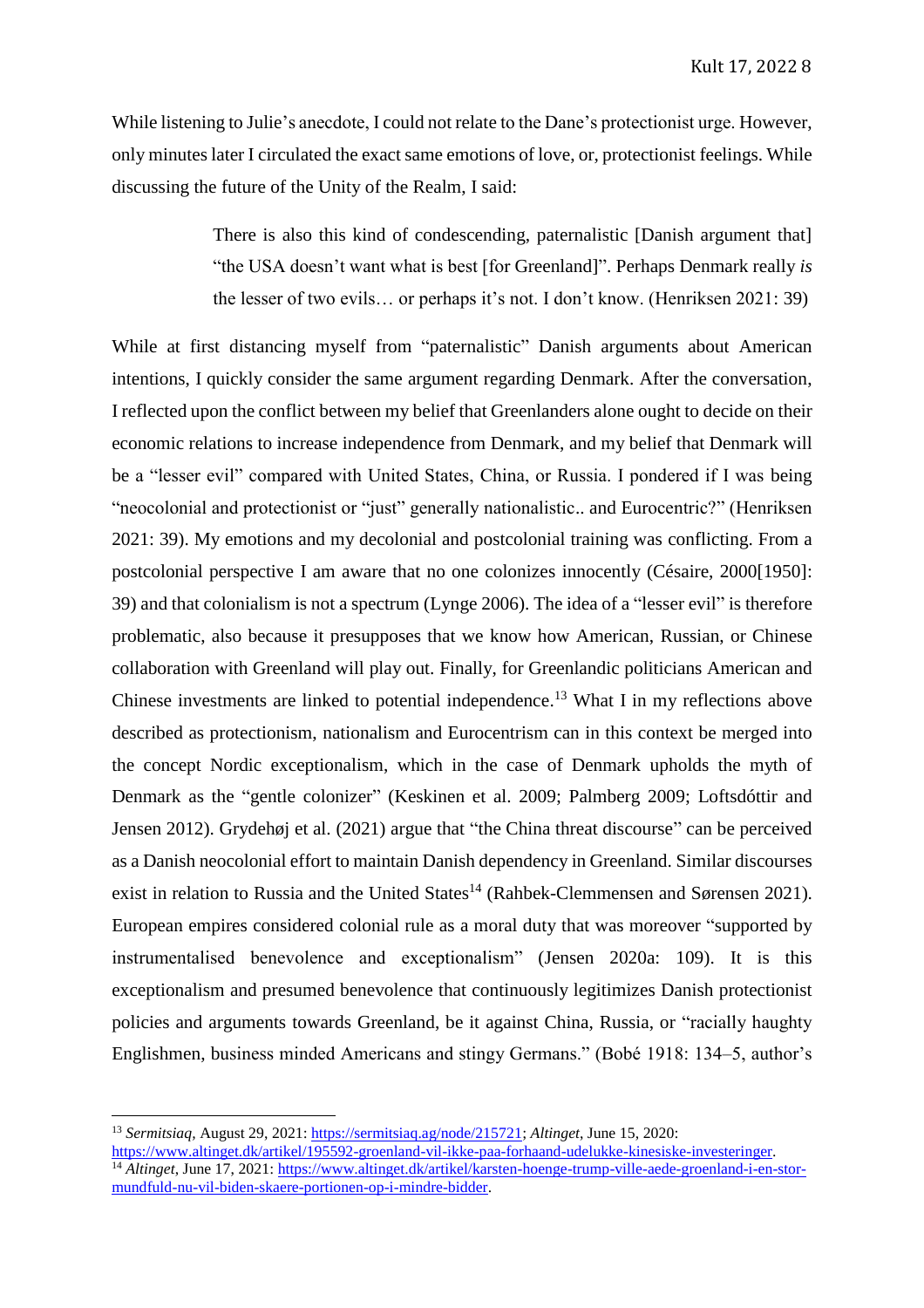translation). It is noteworthy how I, despite of my support of increased Greenlandic selfdetermination and independence, as well as my postcolonial training and decolonial intentions, do not manage to liberate myself from the very exceptionalism I am criticizing. In a sense, it manifests in a Danish possessive complex in which Greenland can collaborate with "us or no one". From a Danish perspective, the ultimate rejection of the economy of love is thus ironically not if Greenland becomes independent, but if they collaborate with other nations than Denmark in doing so.

This resonates with Julie's statement that the Danish man she met "arrived as a human, but he left as a Dane". The protectionist emotions that I and the Danish man from Julie's anecdote circulate are not arbitrary and coincidental. Shaped by asymmetric power relations they have been circulating between Danish and Greenlandic bodies since the beginning of colonialism. These emotions are all part of an economy of love, where coloniality is disguised and misunderstood as benevolence.

#### **White tears and shame**

 $\overline{a}$ 

Katrine Kladakis (2012) argues that in Danish media coverage shame sticks to Greenlandic and Danish bodies in different ways. Shame sticks to Greenlandic bodies through descriptions of social anomie. Differently, shame sticks to Danish bodies through association with Greenland's social anomie and our colonial past. However, because the "white, Danish subject occupies a privileged position as a subject that is not otherwise associated with shame", as well as a generally privileged position of power in relation to Greenland, Danes can mobilize the shame into something positive (Kladakis 2012: 40). By declaring shame, the Danish subject can mobilize herself into a "well-meaning" individual, and the nation can mobilize itself into a "well-meaning" community (Ahmed 2004: 111). As an example of the latter, Ahmed emphasizes official state apologies. In 2020, the Danish government apologized<sup>15</sup> to 22 Greenlandic individuals who had been part of the so-called "Experiment"<sup>16</sup> in 1951. This apology had continuously been encouraged by Greenlandic politicians. Besides the, to some

<sup>15</sup> *The Prime Minister's Office*, December 8, 2020. "Undskyldning til de 22 grønlandske børn, som blev sendt til Danmark i 1951"[: https://www.stm.dk/presse/pressemeddelelser/undskyldning-til-de-22-groenlandske-boern](https://www.stm.dk/presse/pressemeddelelser/undskyldning-til-de-22-groenlandske-boern-som-blev-sendt-til-danmark-i-1951/)[som-blev-sendt-til-danmark-i-1951/.](https://www.stm.dk/presse/pressemeddelelser/undskyldning-til-de-22-groenlandske-boern-som-blev-sendt-til-danmark-i-1951/)

<sup>&</sup>lt;sup>16</sup> The children were sent to Denmark to be assimilated into Danish culture in order to return to Greenland as a Greenlandic elite. Six of the 22 individuals were alive to receive the apology and economic reparations (Jensen et al. 2020; Ministry of Social Affairs and Senior Citizens 2022).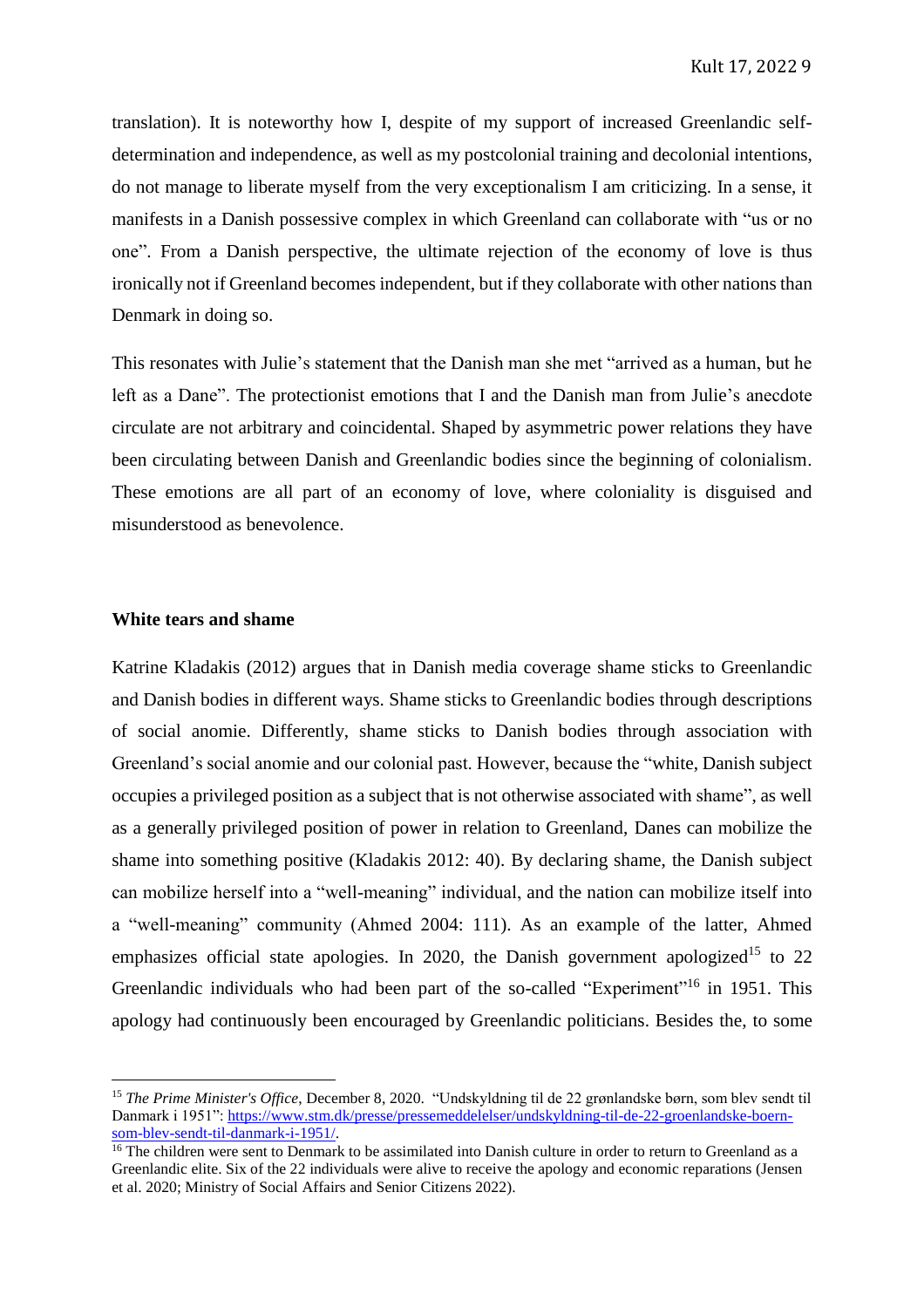Greenlanders, reconciling effect, the apology also served as an act of Danish nation building through which the Danish government could project Denmark from a shameful into a just and ethical nation (Ahmed 2004). The "good intentions" of the experiment was continuously stressed in the apology in an attempt to preclude any critique. There were no references to the colonization of Greenland even though the experiment predated the official termination of Greenland's colonial status in 1953. In this way, colonial complicity was again muffled by the economy of love.

During this research, the feeling of shame appeared several times. In the initial research phase, I frequently discussed postcolonialism with Ivalu, an Inuk activist, and one day asked her opinion about my original research idea<sup>17</sup>. She immediately turned it down. She argued that it was a waste of time for Greenlanders to step into a collaboration that was always-already unequal. Arguing that it is the Danes who still cannot comprehend (post)coloniality, she urged me to focus on Danes alone. I felt ashamed for having offended her, embarrassed for losing face and frustrated for feeling misunderstood. Having spent months reflecting on how to go about the Danish-Greenlandic relationship in a relevant and meaningful way, I now felt paralyzed. This emotional overreaction was a manifestation of my white fragility (DiAngelo 2018) which often manifests as shame or anger when white people are confronted with our implications with colonialism, racism, and discrimination. As a white Dane I am not used to having my identity, position and intentions questioned. I belong to the privileged group in the Danish-Greenlandic context who usually analyses and reasons about Greenlandic issues and ways of life (Thisted 2018: 84). Like Ivalu, Julie also questions my allyship and positionality when she during our conversation, while smiling, casually characterized me as "a representative of the colonizer" (Henriksen 2021: 51). Suddenly, "the parental relation" (Gad 2008) is turned on its head, and I am therefore not able to mobilize the shame into something "well-meaning", as I usually can. Feelings of shame that have not before been associated with my Danish body are now sticking to me.

Naimah Hussain (2018: i) shares a story of similar shameful feelings. As a journalist intern in Greenland, she, in Danish, asks Aqqaluk Lynge to explain and comment on a report that is "only published in Greenlandic", as she formulates it. Lynge repeats her remark. He then replies "we are in Greenland." Hussain describes how she feels ashamed and sad for

l

 $17$  A collaborative decolonization project between Greenlandic and Danish youth.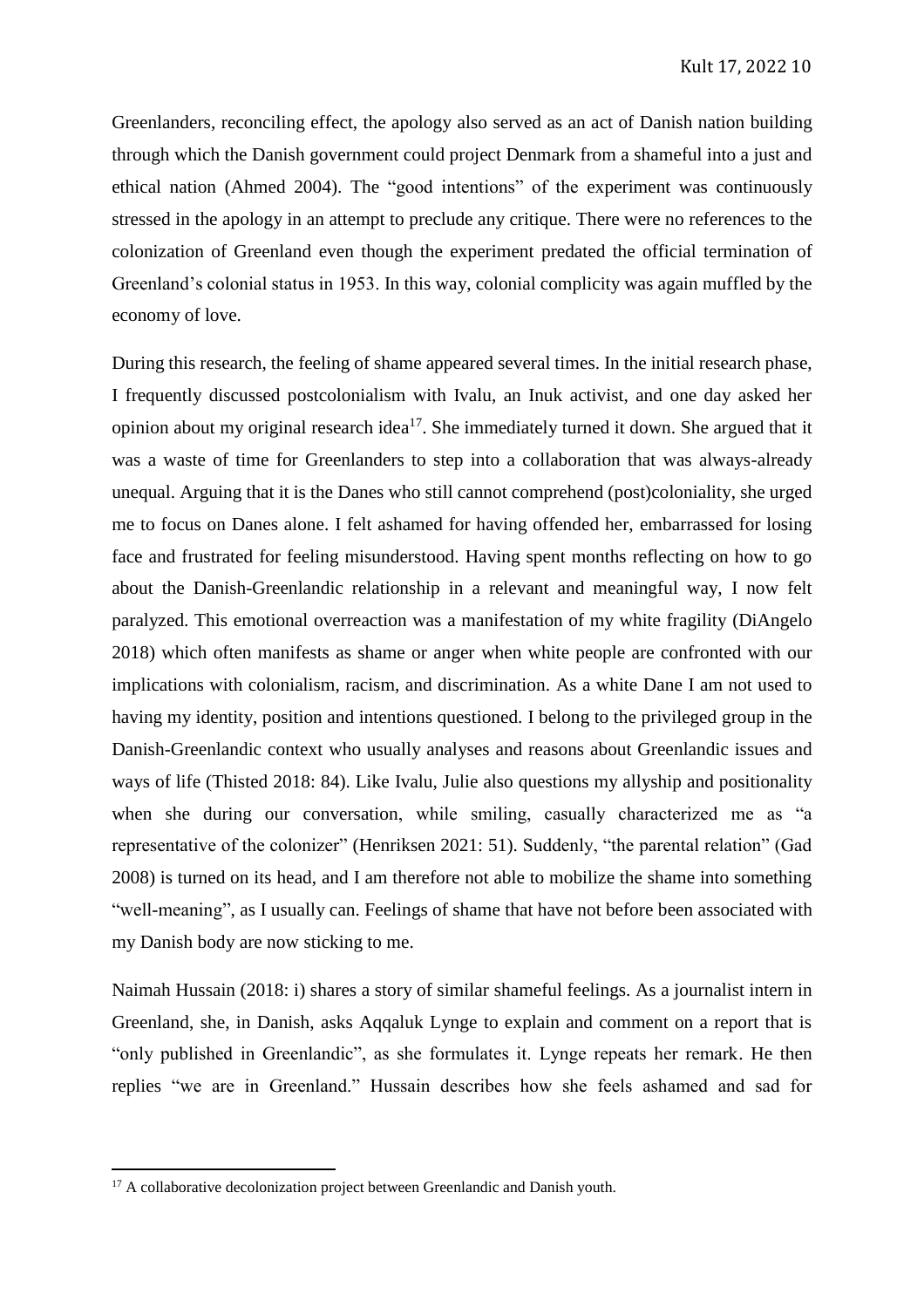communicating inappropriately, but simultaneously offended for being placed in a position of a Dane by a man that does not know her. She argues:

> The seemingly small word "only" and a linguistic misunderstanding highlights an issue within the Greenlandic context which is not about me. Or the man […]. But about historicity and some strong feelings about the relationship between Denmark and Greenland (Hussain 2018: i, author's translation).

Thisted (2018: 72, author's translation) argues that whenever Danes and Greenlanders interact there is a line which both parts guard zealously: "in a split second the individual can go from being just oneself to suddenly incarnate 'the Dane' or 'the Greenlander' with all the baggage that these figures carry." It is exactly this split second which occurs in mine and Hussain's encounters with Julie, Ivalu and Aqqaluk respectively. The weight of our colonial "baggage" and our subjective experiences of feeling shame all intersect with ethnicity, class and age and are thus specific. However, the affective economies in both cases work so that Greenlandic people ought to be grateful for the Danish interest, inquiries, support and protection. In the situations explained above, Ivalu and Aqqaluk *refuse* (Tuck & Yang 2014) the love that we Danish subjects attempt to circulate through research inquires, interest and attention. By refusing this affective transaction they become *affect aliens* (Ahmed 2010): they refuse the normative affective economy in which love and generosity stick to Danish bodies, and shame and gratefulness stick to Greenlandic bodies. A refusal which results in Danish discomfort.

Another incident of Greenlandic refusal occurred when Julie and I discussed colonial complicity:

Julie: You have inherited something that you don't want to inherit [laughing].

Sofie: Some kind of, I don't know if it's shame or guilt. I think that guilt, or the like, that does not help either -

Julie: – you really shouldn't. Because then you again change the focus to yourself.

Sofie: Yes, exactly, because -

Julie: - because then it's getting really difficult for us! Because then it becomes even more of a taboo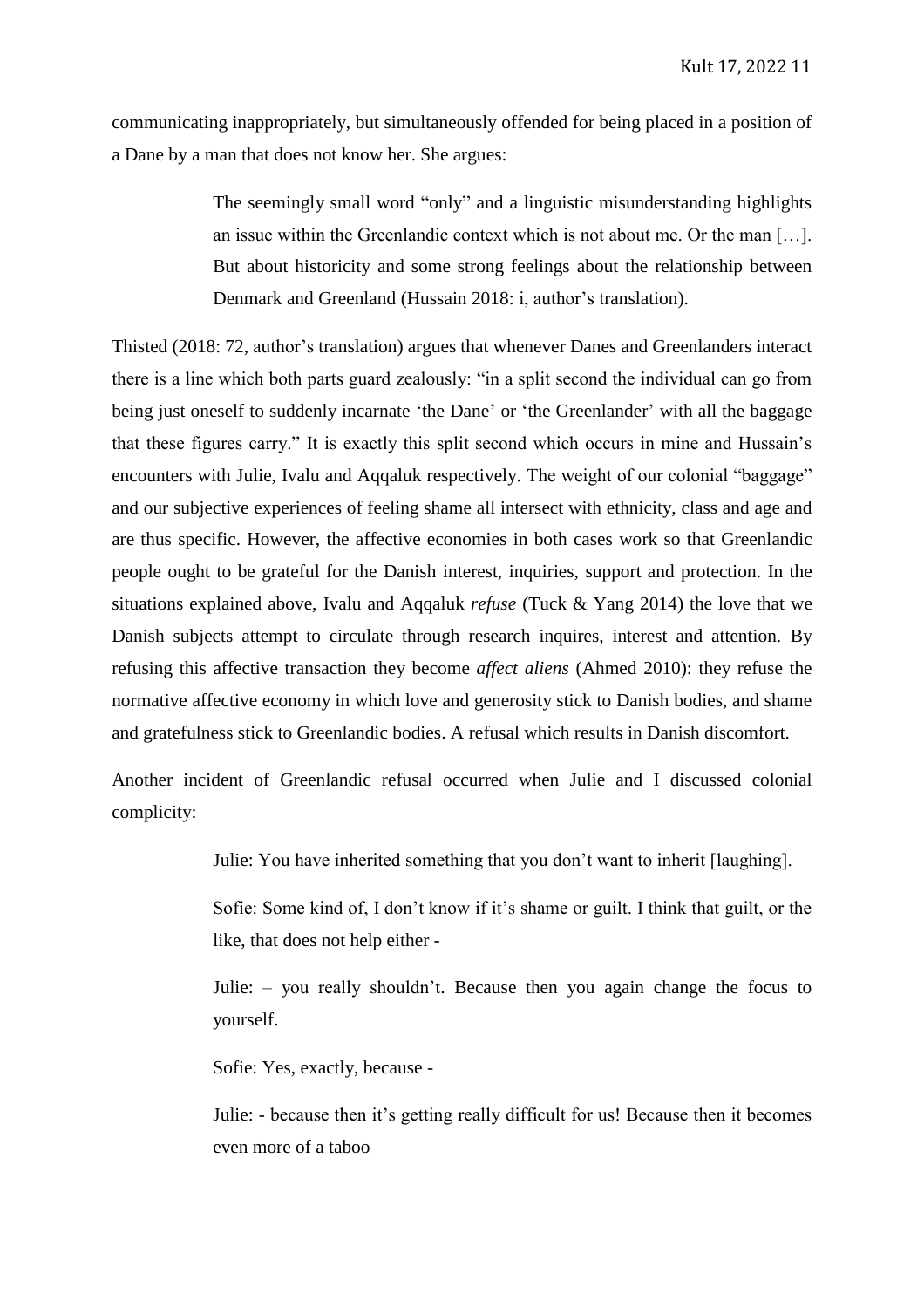Sofie: Yes, because -

Julie: - because then we activate the bad consciousness of the Danes, and it is not at all their bad consciousness that this is about. Again, they change focus to themselves.

Sofie: Yes, and -

Julie: - and then it ends with us too, we who call out for more [economic] selfsustainability and sovereignty, start to hold back a bit.

Sofie: I really agree. […] I also became really frustrated with myself for being frustrated in the first place, and frustrated from not doing anything, and I didn't want to just sit and feel guilty because then we will not go anywhere either. (Henriksen 2021: 46)

Julie states that I have inherited colonial complicity, which is not my fault but nonetheless inherently my responsibility to exercise in a morally responsible way. A statement that continued to linger with me and which I will return to later. However, in the rather excruciating exchange above I desperately try to mobilize my shame into being a "well-meaning individual" (Ahmed 2004) and an ally. Julie, however, continuously refuses this strategy. In the exchange, I agree with Julie's statements about *White guilt* (Katz 2003 [1978]; Tuck & Yang 2012) taking up space in a counterproductive way. This is rather ironic since I am the one to bring up my guilt in the first place. However, it is evident from my "Yes, because" interruptions and my final comment that I have a need for Julie to know that I recognize my own implications in the problem with white guilt. Again, this is a strategy to position myself as an ally in order to, in this context, alleviate my shame. With her refusals, Julie nonetheless defer my allyship. By doing so I am compelled to stay in the discomfort of the learning process, reflecting upon my own colonial complicity and intentions.

#### **Colonial complicity**

Hussain and I both enter a (research) context which we know is exhausted by an asymmetrical power relation, and in which our Danish identities carry a colonial "baggage". This baggage is what Hussain describes as "something in the Greenlandic context", I describe as coloniality and affective economies and what Else Lidegaard, a Dane living in Greenland in 1953-1961,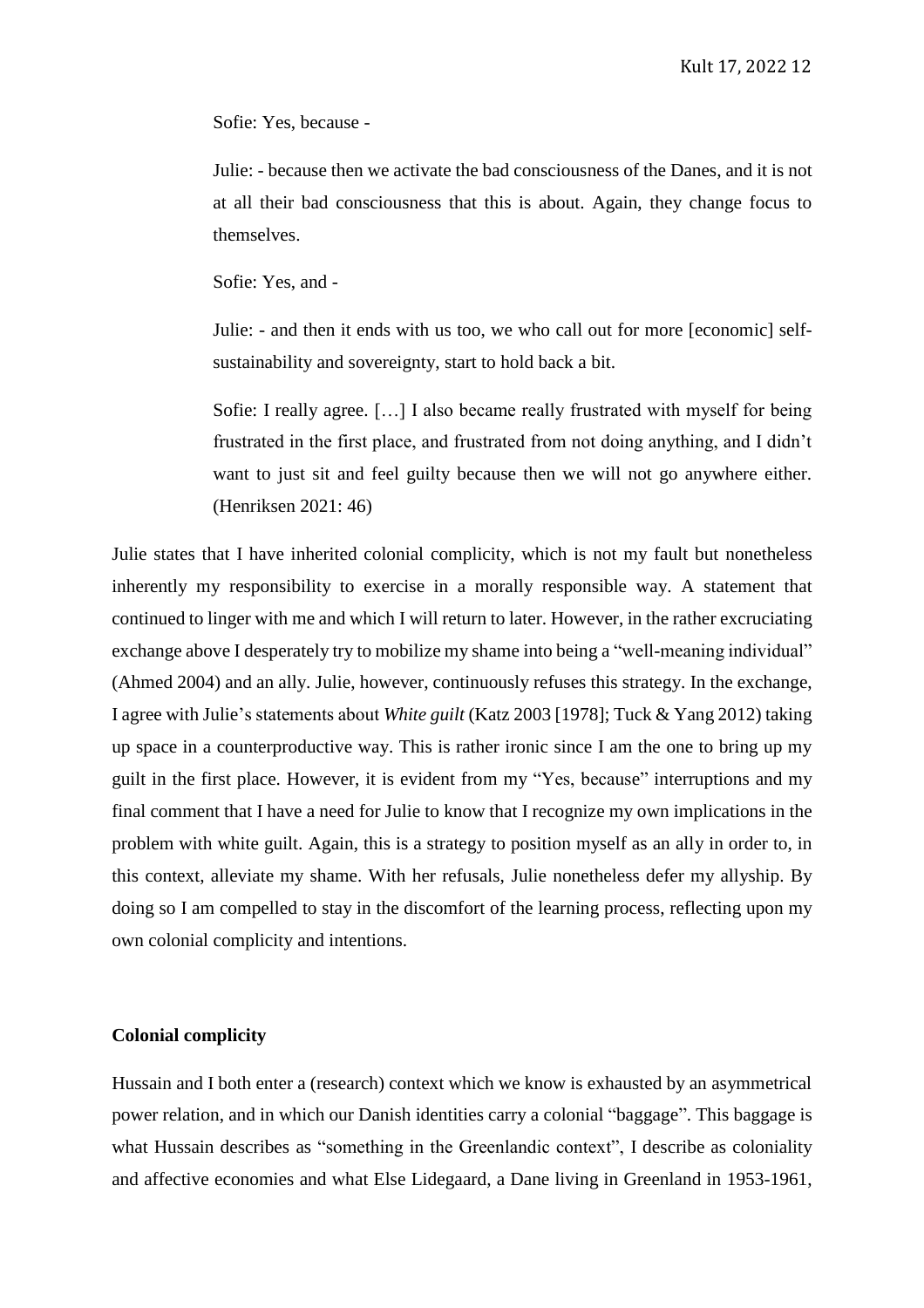describes as "a poison in the blood" in her memoirs<sup>18</sup> (Lidegaard in Thisted 2018: 81–2). Despite this, it is interesting how we perceive ourselves as well-meaning individuals above or outside of the colonial context: Hussain becomes frustrated with Lynge situating her in "the position of a Dane" and she describes her experience as a "linguistic misunderstanding" that was "not about" her. I feel ashamed by Julie describing me as a "representative of the colonizer". And in her memoir, Lidegaard describes herself as progressive in opposition to "the bourgeois" Danes who look down at Greenlandic people. We consider colonialism and coloniality as something structural related to the Danish nation exclusively and not to us as individuals. Therefore, we believe that colonial and superior feelings of entitlement, protectionism and exceptionalism stick to us only through our nationality, as Danes, but not as individuals. Ultimately, we think that we can situate ourselves above or outside of the colonial context, as individuals detached from our nationality. We believe that our individual presence in the postcolonial context (Hussain vis-à-vis Aqqaluk, I vis-à-vis Julie and Ivalu, Lidegaard vis-á-vis Makka) can be neutral. Quite ironically, we do not make this distinction with the Greenlanders we speak to. We insist that they are Greenlanders before being individuals:

> In fact, the encounter itself is essentially premised on their nationality: Hussain calls Aqqaluk, because he is Greenlandic as well as I speak to Julie, because she is Greenlandic. This again reveals the difficulty with perceiving the postcolonial as something attached to the individual […] (Henriksen 2021: 52).

Based on my analysis, I argue that Danes consider coloniality as something related to Denmark as a nation, and to the struggles of the affected Other. As something that has already passed (Jensen 2016) or exists somewhere else unrelated to our individuality. In Denmark, there is a cognitive complexity as to who and what constitutes coloniality on an individual level. This can be explained as *colonial aphasia* (Stoler 2011), a term that describes the inability of former colonial powers to link their colonial past with present postcolonial issues. It is reflected in political and affective processes that elicit and elude the acknowledgement of how colonial pasts matter. What Danes seem to miss is that the colonial is also tied to our individuality in the present as privileges and power (Henriksen 2021). As an example, I and Hussain are the ones inquiring, reasoning about, and analyzing the Danish-Greenlandic context and we have

 $\overline{a}$ 

<sup>&</sup>lt;sup>18</sup> Lidegaard (2016). "Med nordlys i øjnene – Genskin fra et liv med Grønland som ballast" ["With Northern lights in the eyes - Reflections from a life with Greenland as ballast"]. The memoir includes a correspondence between Lidegaard herself and Makka Kleist, director of The National Theatre of Greenland.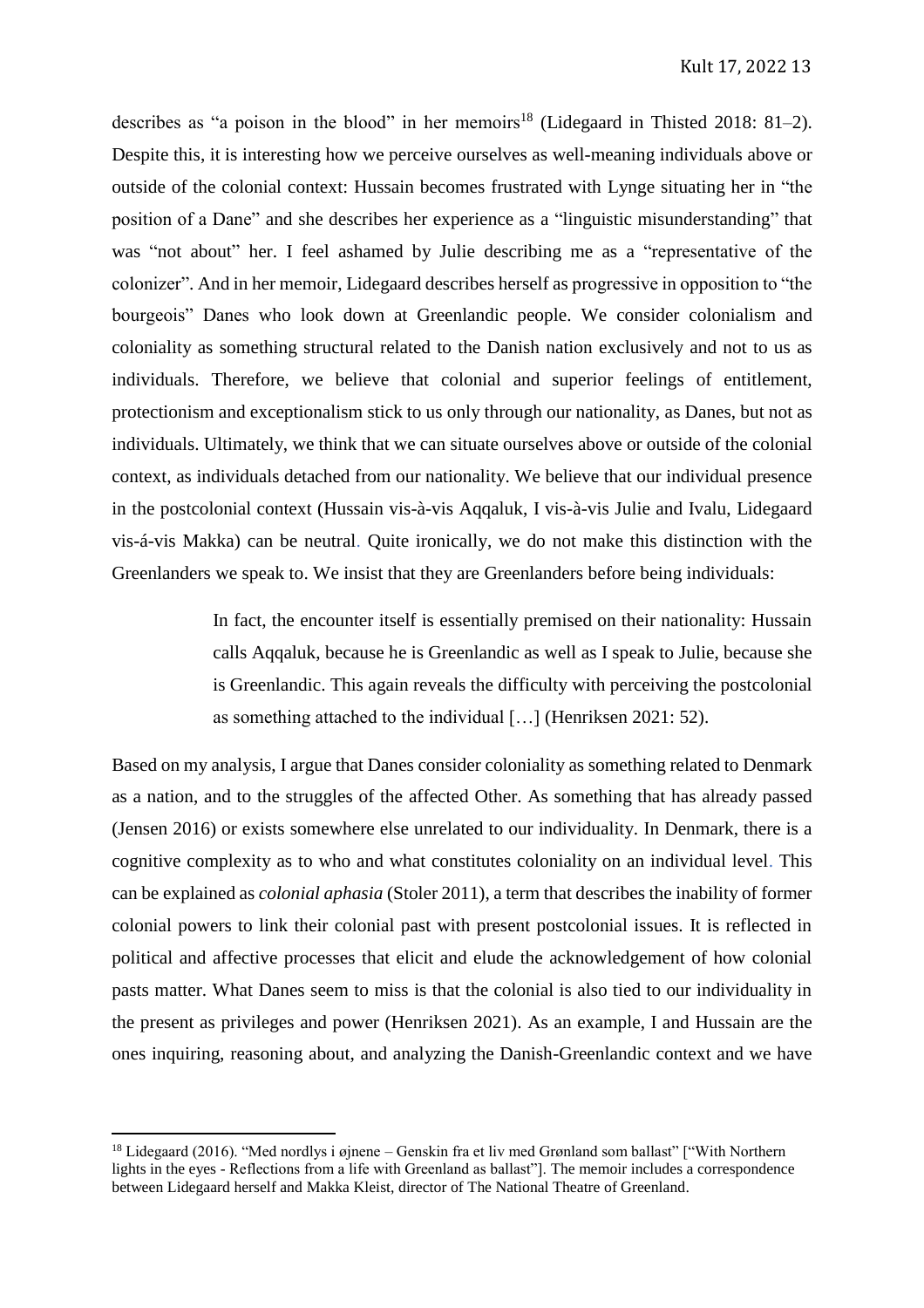the privilege to communicate with Greenlandic people in Danish<sup>19</sup>. By continuously describing me as a "representative of the colonizer" Julie is reminding me that I cannot simply escape my colonial complicity by being a "well-meaning" individual. Ultimately, it is Julie's deferral of my allyship that leads me to work reflexively and autoethnographically with my increased awareness of my colonial complicity.

Individual Danes realizing their colonial complicity is a crucial step towards readjusting the Danish-Greenlandic relationship into a less asymmetrical and unequal one. Coloniality continues to shape the Danish-Greenlandic relationship and it manifests as discrimination, racism, asymmetrical power relations and colonial aphasia. As examples, the Danish derogative term "drunk as a Greenlander"<sup>20</sup> was enshrined into *The Danish Dictionary*<sup>21</sup> as late as in 2017, and recently Danes were infuriated when a Danish ice cream company changed the name of their ice cream "Giant Eskimo" in a response to critical requests from Greenlandic people (Lynge 2010; Graugaard 2020a). Many Danes argued that the name ought to be kept for nostalgic reasons, overtly ignoring that it is derogative, racist, and dehumanizing to Inuit. Another example is that many Danes living in Greenland are part of a political and/or cultural elite and that racist behavior is not uncommon in these circles<sup>22</sup>. Realizing our colonial legacy and our participation in affective economies rooted in colonialism is the first step of a reparative trajectory. It is difficult to hold current and future generations of Danes accountable for the colonialism that took place before our time. However, since coloniality transcends colonialism we continuously benefit from our colonial legacy and thus have the moral responsibility to work against it<sup>23</sup>.

# **Reflexivity and researcher positionality: researchers as allies or accomplices?**

Because Danish research in Greenlandic contexts essentially has colonial implications, and because I too am part of that field, I find it important to discuss the ambiguous role of Danish

l

<sup>&</sup>lt;sup>19</sup> For research discussing power relations and language use in Greenland, see Kleemann-Andersen, C. (2020). Plastic Flowers and Tongue-less Greenlanders - Feelings in the Language Debate in 2009-2019. Ilisimatusarfik - University of Greenland

<sup>20</sup> In Danish "Grønlænderstiv".

<sup>&</sup>lt;sup>21</sup> *Arctic Today*, November 20, 2017: [https://www.arctictoday.com/an-update-to-the-official-danish-dictionary](https://www.arctictoday.com/an-update-to-the-official-danish-dictionary-raises-objections-from-greenlanders/)[raises-objections-from-greenlanders/.](https://www.arctictoday.com/an-update-to-the-official-danish-dictionary-raises-objections-from-greenlanders/)

<sup>&</sup>lt;sup>22</sup> *Information*, November 3, 2021: [https://www.information.dk/debat/2021/11/danskere-opfoerer-racistisk](https://www.information.dk/debat/2021/11/danskere-opfoerer-racistisk-groenland-omfang-overraske-fleste)[groenland-omfang-overraske-fleste.](https://www.information.dk/debat/2021/11/danskere-opfoerer-racistisk-groenland-omfang-overraske-fleste)

 $^{23}$  Iris Marion Young (2006) argues for a "social connection model of responsibility" in which accountability of past wrongdoings is linked to the responsibility of the majority population who benefits from unequal structures.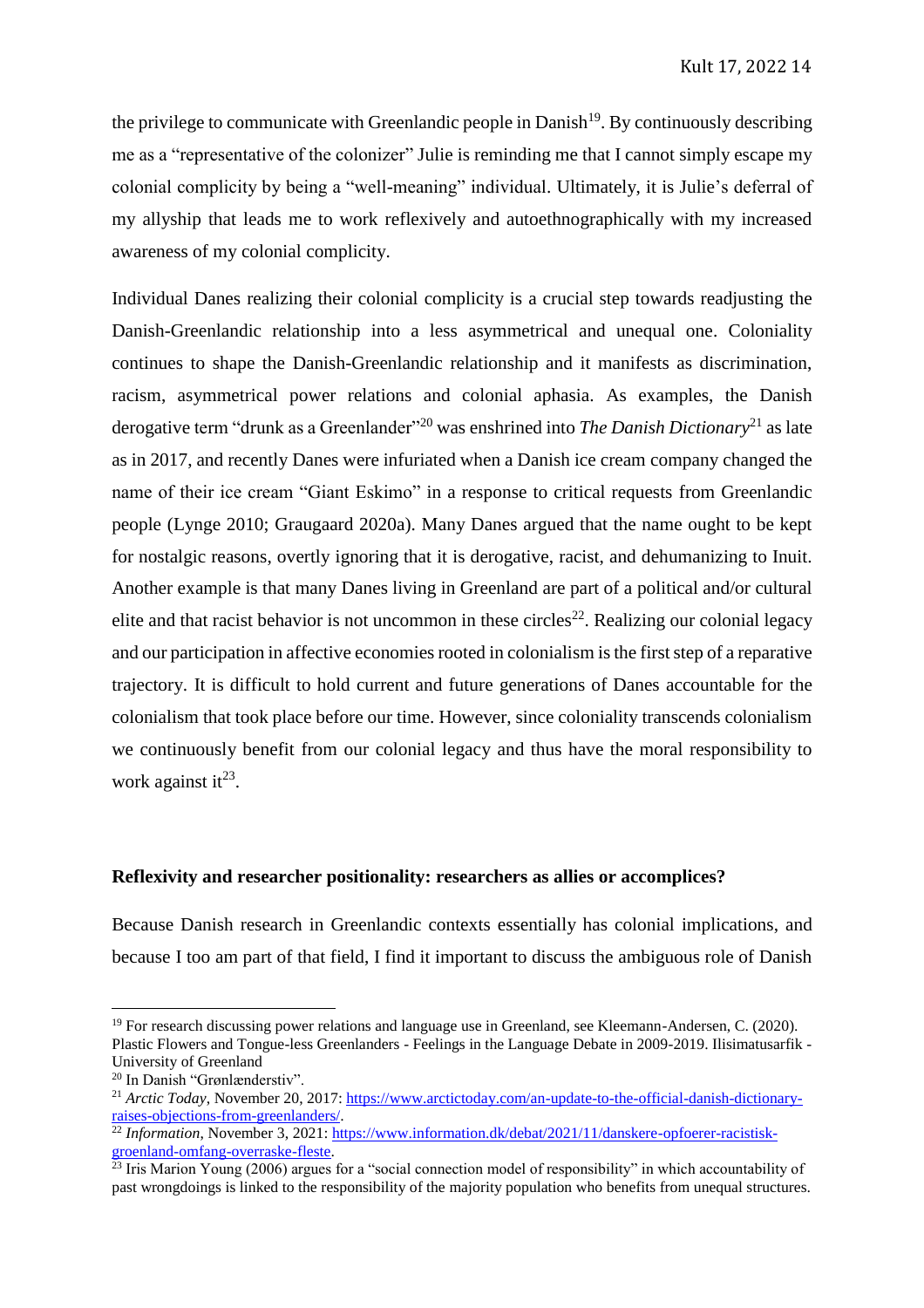researchers as accomplices, allies, or something in between. As Graugaard (2020) points out, having a reflexive approach and using autoethnography cannot stand alone as a remedy against unequal and colonial research relations. It did, however, have a transformative and restorative impact on this particular research process:

Sofie: I really think that what just happened in our conversation  $-$  a lot of things are happening with me right now [mentally, through the conversation], and it's all a part of a process.

Julie: But I also have to tell you that, for example, this approach that you have – that is not my generation's approach. I have never met anyone who had the approach that you have.

Sofie: What is that approach?

Julie: That is, how can I say it, on giving me the premise to be allowed to take up space [...] You don't come to me as a White and ask as a White, or, you do, but you are aware of it. [...] And the curious thing is that in this context you are also honest and situate yourself as the representative of the colonizer's descendants [...] And I think that this is what actually characterizes your generation and the younger ones. A different approach. That you are aware of this […], you verbalize it and have concepts about it. I haven't seen it before. I think there is a new tendency on the way, which means that I can be a lot more open. We can both be humans in front of each other, but we know that we are also culture bearers. And not only that, but our ethnicity carries historicity and affiliations and complexities, and I think it is becoming easier to walk into these discussions, especially with younger people– students, academics. (Henriksen 2021: 53)

Julie points to the affective economies when she describes how we are humans but also culture bearers whose "ethnicity carries historicity". Based on Julie's statement, reflexivity is rarely an integral part of scholarly work on, in and about Greenland but merely an asterisk in a project description. Reflexivity was formative of this entire research process and determined the research topic. Articulating researcher positionality and coloniality created a space in which Julie could test research-researcher positions and power balances. As examples, she said "I sit here and look at you, right, and when I do, I know where you are located. Again, who does one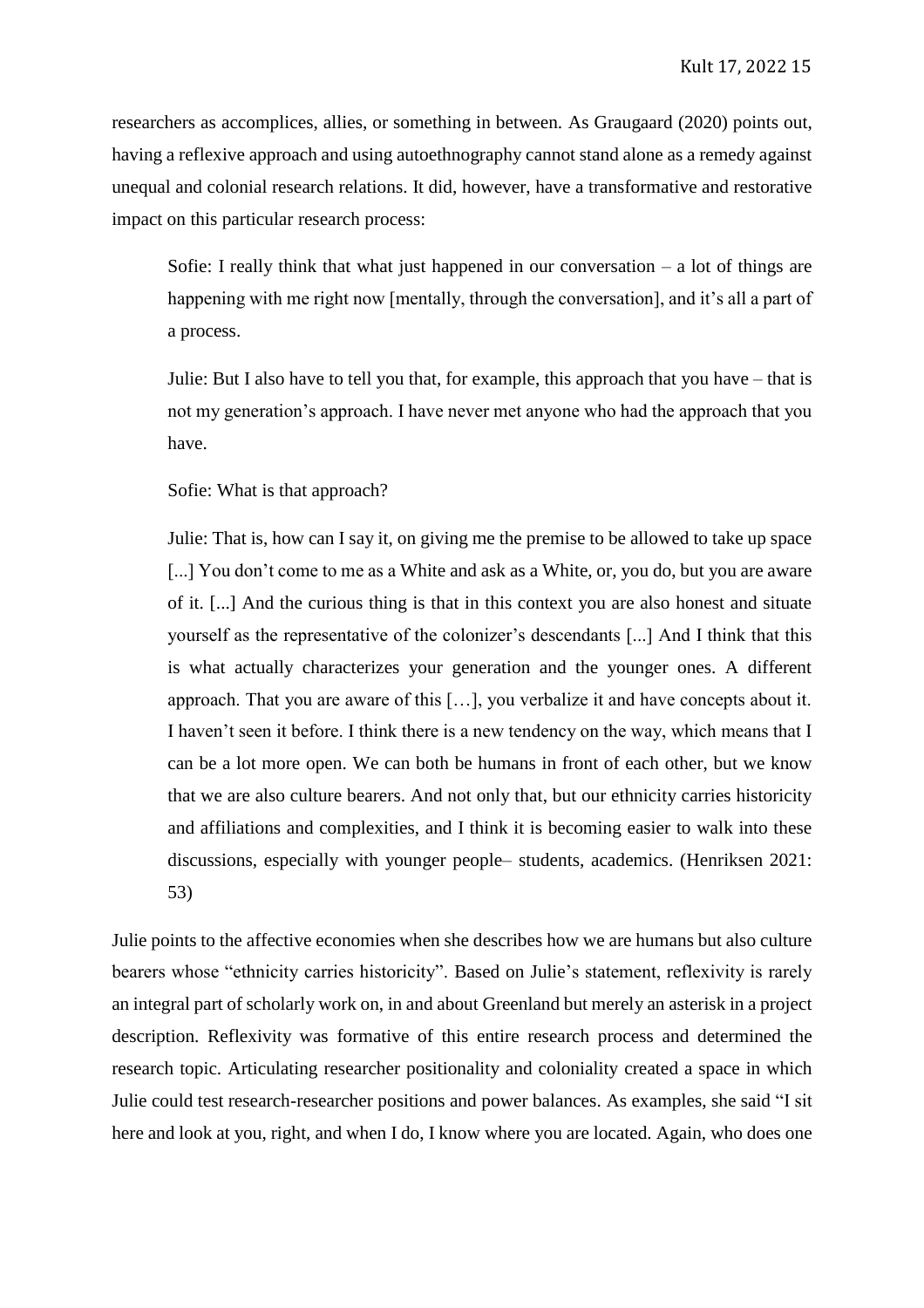talk to?". She also challenged me to go to Greenland and "see what that does" to me as a Dane (Henriksen 2021: 52+38).

Reflexivity is no remedy to 300-year-old colonial relations. Doing critical and decolonial work as "a representative of the colonizer" can therefore feel as or might merely be *moves to innocence,* which are

> attempt[s] to relieve the settler [or colonizer] of feelings of guilt or responsibility without giving up land or power or privilege, without having to change much at all. In fact, settler scholars may gain professional kudos or a boost in their reputations for being so sensitive or self-aware (Tuck and Yang 2012: 10).

My implication in especially the latter sentence is obvious. No matter how much postcolonial or critical scholars describe, analyze and problematize unequal power relations and coloniality we are inherently still part of the problem. This raises the question of where claims of undoing colonial harm end and moves to innocence begin. These unsettling research relations are strikingly similar to that of the general relationship between Denmark and Greenland. Regarding Danish geopolitics, Jon Rahbek-Clemmensen<sup>24</sup>, lecturer in Arctic Politics at the Danish Defense Academy, argues that by recognizing Greenland's right to independence, Denmark will be perceived as a sympathetic, rather than a colonial, nation. However, if Greenland gains independence, Denmark loses considerable geopolitical influence. It is best therefore for Denmark and Danes to be positioned in postcolonial procrastination (Jensen 2020: 142): working towards Greenland's independence but never arriving there.

## **Conclusion**

 $\overline{a}$ 

Any Danish-Greenlandic context is permeated by emotions rooted in colonialism and its accompanying asymmetrical relations. Therefore, no current (geo)political, economic, or cultural discussion about the past, current and future relationship between Denmark and Greenland can be fully grasped without an affective perspective. Through an economy of love Danes have developed a demand for Greenlandic gratitude and loyalty in return for love and protection. When Greenlandic subjects refuse the economy of love they are often met with Danish anger or shame disguised as geopolitical strategies and protective arguments. Examples

<sup>24</sup> *Weekendavisen*, July 23, 2020: [https://www.weekendavisen.dk/2020-30/samfund/giv-slip-for-at-bevare,](https://www.weekendavisen.dk/2020-30/samfund/giv-slip-for-at-bevare) author's translation.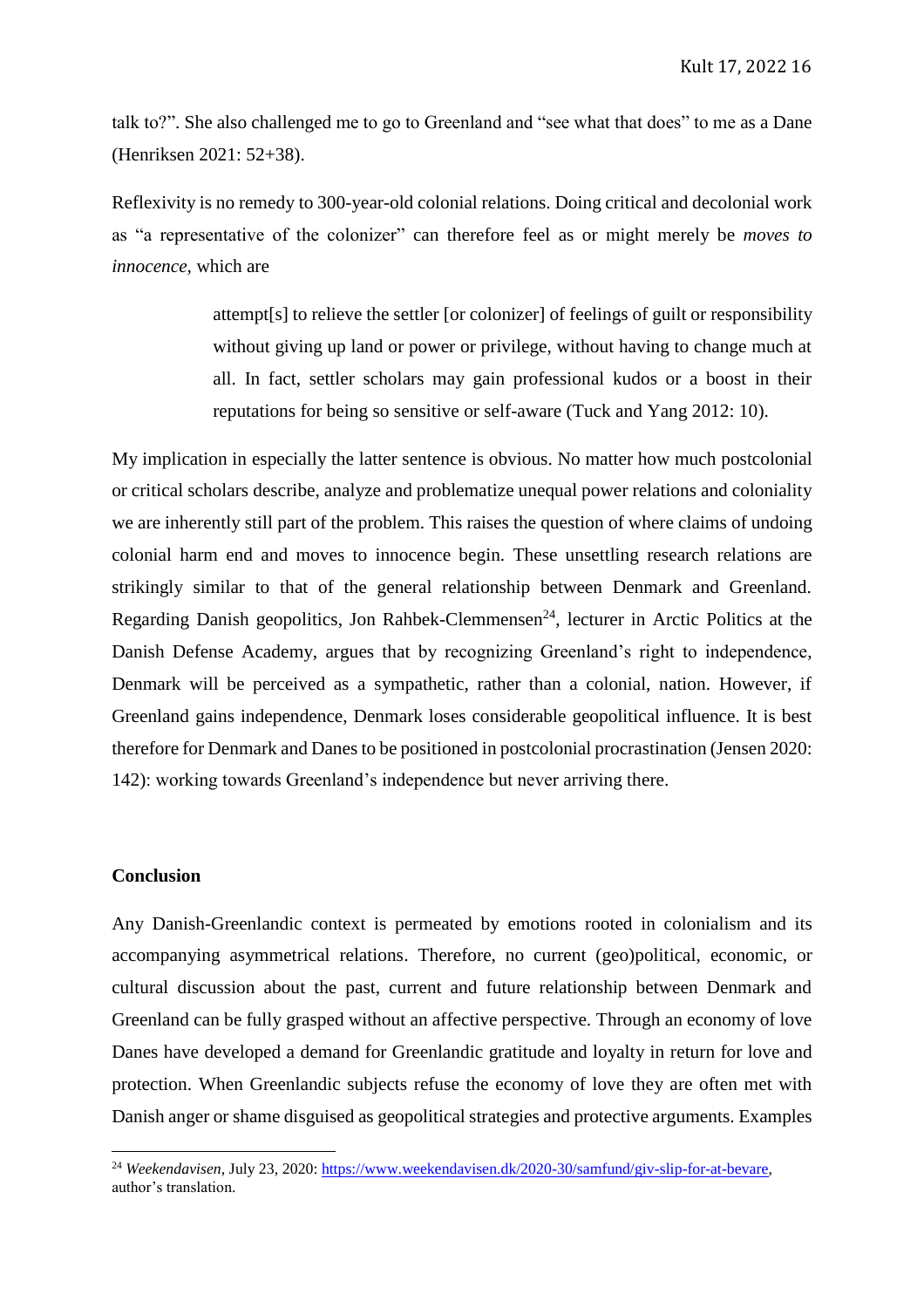of Greenlandic refusals are illustrated in this article as geopolitical negotiations with other nation states and rejections of research inquiries among others. The economy of love can be used as an affective, national strategy to elude colonial complicity, consequently perpetuating colonial aphasia. By employing autoethnography I have shown how love, shame and protectiveness are circulated, as well as negotiated and navigated, by the individual Dane. Doing so illustrates how Danes do not live as passive agents under our colonial legacy but are active in circulating colonial emotions – sometimes even when we think we are dismantling those. This not only emphasizes that we have colonial complicity but that we have the individual agency to stop perpetuating coloniality as well. Realizing this is important if we are to take radical steps towards a restorative trajectory of the Danish-Greenlandic relationship. By turning the gaze onto myself and my research process, I have sought to scrutinize my own colonial complicity as specifically a Danish researcher. This is my response to the politics and power of knowledge production, as well as a demonstration of how the realization of complicity can look for the individual. A reflexive approach will not resolve epistemic violence nor coloniality alone, but I argue that it is time for Danes, and specifically Danish researchers, to ask ourselves the uncomfortable questions about positionality, privilege, and relevance, and to act accordingly. If not, we contribute to the status quo – we procrastinate in the postcolonial which ultimately equals endorsing the very colonial structures that we are condemning.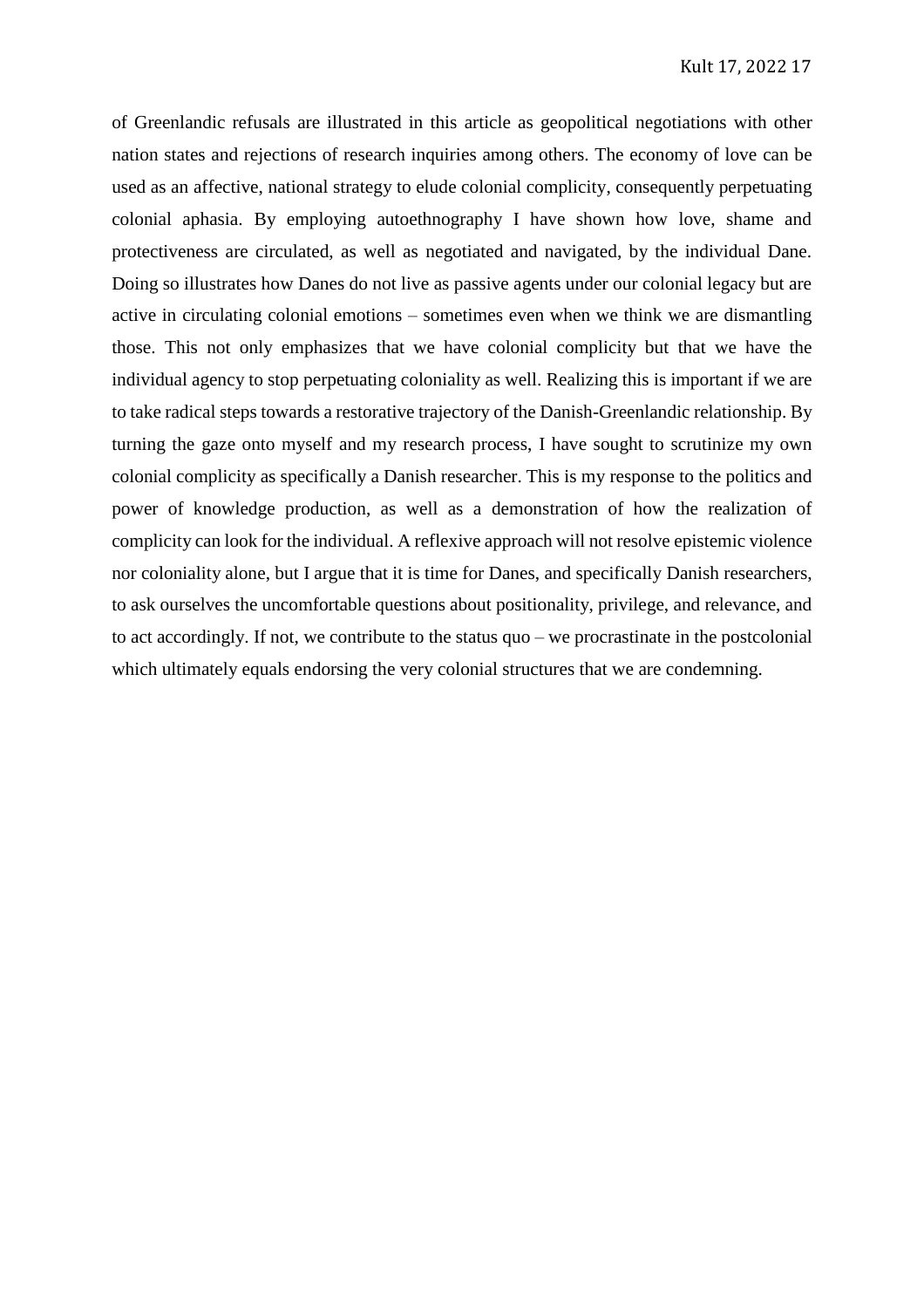# **References**

Adams, Tony, Carolyn Ellis and Holman Jones. 2015. "Introduction to Autoethnography." In *Autoethnography,* edited by Tony Adams, Tony, Carolyn Ellis and Holman Jones, 1–20. Oxford: Oxford University Press.

Ahmed, Sara. 2004. *The Cultural Politics of Emotion.* Edinburgh: Edinburgh University Press.

Ahmed, Sara. 2010. *The Promise of Happiness.* Durham, NC: Duke University Press.

Anderson, Leon. 2006. "Analytic Autoethnography." *Journal of Contemporary Ethnography* 35 (4): 373–95.

Bhambra, Gurminder. 2014. Postcolonial and Decolonial Dialogues. *Postcolonial Studies* 17 (2): 115-21.

Bobé, Louis. 1918. *Tamalât. Landet bag Hav*. Copenhagen: H. Hagerups Forlag.

Brade, Lovise. 2017. *Vi, de neutrale skitser til udfordring af akademisk førstehed*. [Doctoral Dissertation, Lund University].

Braun, Virginia, Victoria Clarke and Nicola Rance. 2015. "How to Use Thematic Analysis with Interview Data." In *The Counselling and Psychotherapy Research Handbook*, edited by Andreas Vossler, and Naomi Moller, 183–97. London: SAGE Publications Ltd.

Braun, Virginia and Victoria Clarke. 2019. "Reflecting on Reflexive Thematic Analysis". *Qualitative Research in Sport, Exercise and Health* 11 (4): 589–597.

Breum, Martin. 2021. "Adskillelsens tid." *Weekendavisen*, June 28. [https://www.weekendavisen.dk/2021-25/samfund/adskillelsens-tid.](https://www.weekendavisen.dk/2021-25/samfund/adskillelsens-tid)

Césaire, Aimé. 2000 [1950]. *Discourse on Colonialism*. New York: New York University Press.

Chilisa, Bagele. 2020[2011]. *Indigenous Research Methodologies, 2nd Edition*. Los Angeles, Sage Publications, Inc.

DiAngelo, Robin. 2018. *White Fragility: Why It's so Hard for White People to Talk about Racism*. Boston: Breacon Press

Gad, Ulrik Pram. 2008. "Når mor/barn-relationen bliver teenager: kompatible rigsfællesskabsbilleder som (dis)integrationsteori." *Politica-Tidsskrift for Politisk Videnskab* 40: 111–33.

Graugaard, Naja. 2009. *National Identity in Greenland in the Age of Self-Government*. Working Paper CSGP 09/5. Trent University, Peterborough, Ontario, Canada.

Graugaard, Naja. 2020. "Arctic Auto-Ethnography: Unsettling Colonial Research Relations" [abstract]. In *Collaborative Research Methods in the Arctic: Experiences from Greenland*, edited by Anne Merrild-Hansen and Carina Ren*.* London: Routledge.

Graugaard, Naja. 2020a. "Opgøret med Kæmpe Eskimoen*.*" *Tidsskriftet Grønland* 3: 90–99.

Grydehøj, Adam, Michael Lujan Bevacqua, Megumi Chibana, Yaso Nadarajah, Aká Simonsen, Ping Su, Renee Wright, Sasha Davis. 2021. "Practicing Decolonial Political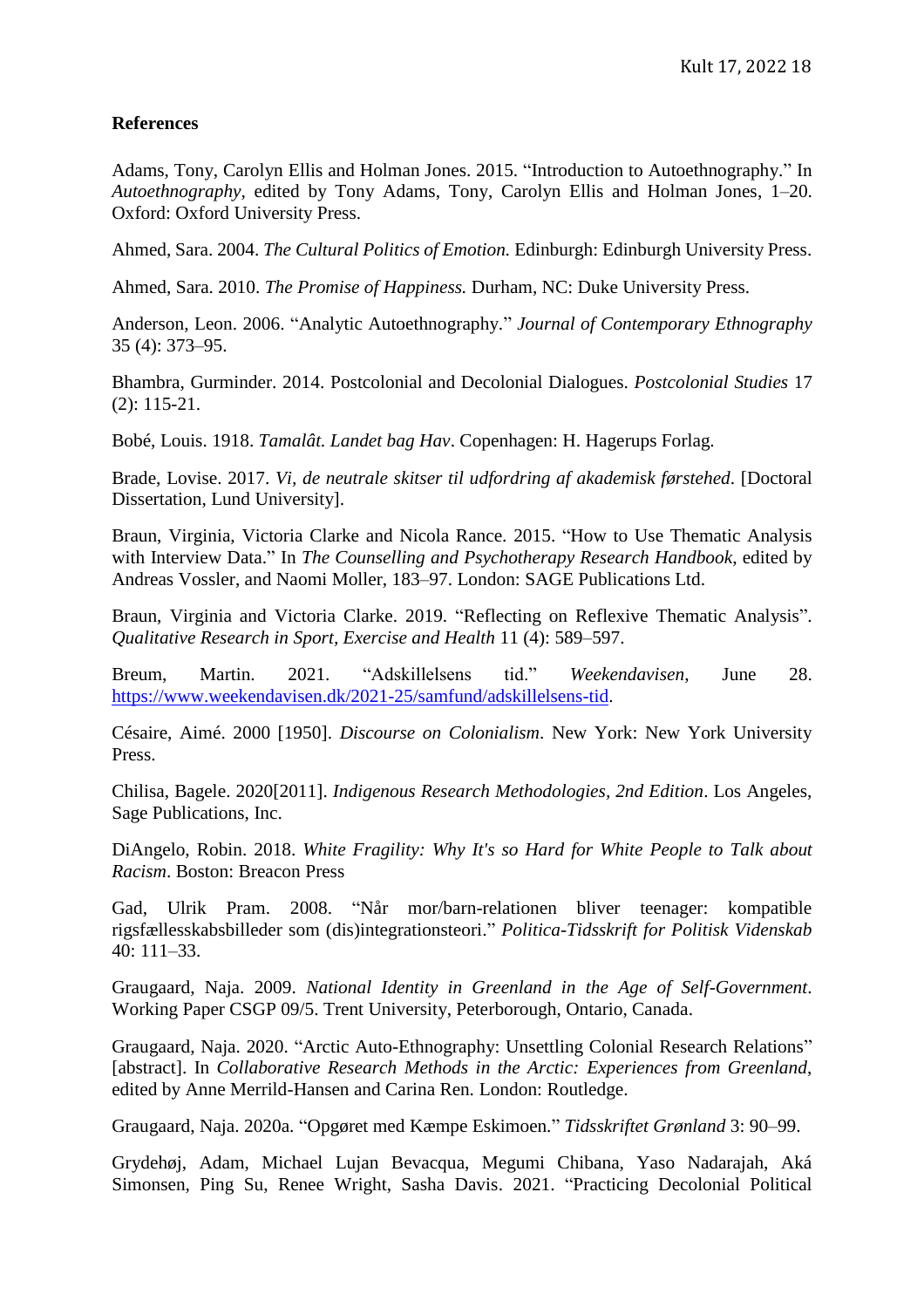Geography: Island Perspectives on Neocolonialism and the China Threat Discourse." *Political Geography* 85: 1-11.

Henriksen, Sofie Malm. 2021*.* "Colonial Aphasia and Unsettling Feelings in the Danish-Greenlandic Relationship. A Danish Autoethnography" (revised edition). MA Thesis, University of Helsinki.

Hussain, Naimah. 2018. "Journalistik i små samfund: Et studie af journalistisk praksis på grønlandske nyhedsmedier." Doctoral Dissertation, Roskilde University.

Jacobsen, Marc. 2019. "Arctic Identity Interactions: Reconfiguring Dependency in Greenland's and Denmark's Foreign Policies." Doctoral dissertation, University of Copenhagen.

Jensen, Einar, Sniff Nexø and Daniel Thorleifsen. 2020. *Historisk udredning om de 22 grønlandske børn, der blev sendt til Danmark i 1951.* Clarification made for The Prime Minister's Office.

Jensen, Lars. 2016. "Postcolonial Denmark: Beyond the Rot of Colonialism?" *Postcolonial Studies* 18 (4): 440–52.

Jensen, Lars. 2020. "Conceptualising *Postcolonial Denmark. Nation-narration in a Crisis-Ridden Europe*. A Local(ised) Guide to Postcolonial Terminology." *Kult* 16: 114–40.

Jensen, Lars. 2020a. "The Nation-Empires and their Legacy." In *Postcolonial Europe*, 101-31. London: Routledge.

Jeppesen, Steen Leth. 2021. "Dansk økonom: Grønlandsk selvstændighed vil kun krænke den nationalkonservative følelse." *Altinget*, May 31. [https://www.altinget.dk/arktis/artikel/dansk](https://www.altinget.dk/arktis/artikel/dansk-oekonom-groenlands-selvstaendighed-vil-kun-kraenke-den-nationalkonservativ-foelelse)[oekonom-groenlands-selvstaendighed-vil-kun-kraenke-den-nationalkonservativ-foelelse.](https://www.altinget.dk/arktis/artikel/dansk-oekonom-groenlands-selvstaendighed-vil-kun-kraenke-den-nationalkonservativ-foelelse)

Katz, Judith. 2003 [1978]. *White Awareness: Handbook for Anti-Racism Training, 2nd Edition.* Norman: University of Oklahoma Press

Keskinen, Suvi, Salla Tuori, Sara Irni and Diana Mulinari. 2016 [2009]. *Complying With Colonialism: Gender, Race and Ethnicity in the Nordic Region*. London: Routledge.

Kirkness, Verna and Ray Barnhardt. 1991. "First Nations and Higher Education: The four R's - Respect, Relevance, Reciprocity, Responsibility." *Journal of American Indian Education* 30  $(3): 1-15.$ 

Kladakis, Kathrine. 2012. "Grønlandsk skam – dansk skam." In *I affekt. Skam, frygt og jubel som analysestrategi. Varia nr. 9*, edited by Maja Bissenbakker Frederiksen and Michael Nebeling Petersen, 31–44. Centre for Gender research, University of Copenhagen

Loftsdóttir, Kristín and Lars Jensen. 2012. "Introduction: Nordic Exceptionalism and the Nordic 'Others'." In *Whiteness and Postcolonialism in the Nordic Region: Exceptionalism, Migrant Others and National Identities*, 1-11. London: Routledge.

Lynge, Aqqaluk. 2010. "Inuit Circumpolar Council Resolution 2010 – 01 – On the Use of the Term Inuit in Scientific and Other Circles." [https://www.inuitcircumpolar.com/wp](https://www.inuitcircumpolar.com/wp-content/uploads/2019/01/iccexcouncilresolutiononterminuit.pdf)[content/uploads/2019/01/iccexcouncilresolutiononterminuit.pdf.](https://www.inuitcircumpolar.com/wp-content/uploads/2019/01/iccexcouncilresolutiononterminuit.pdf)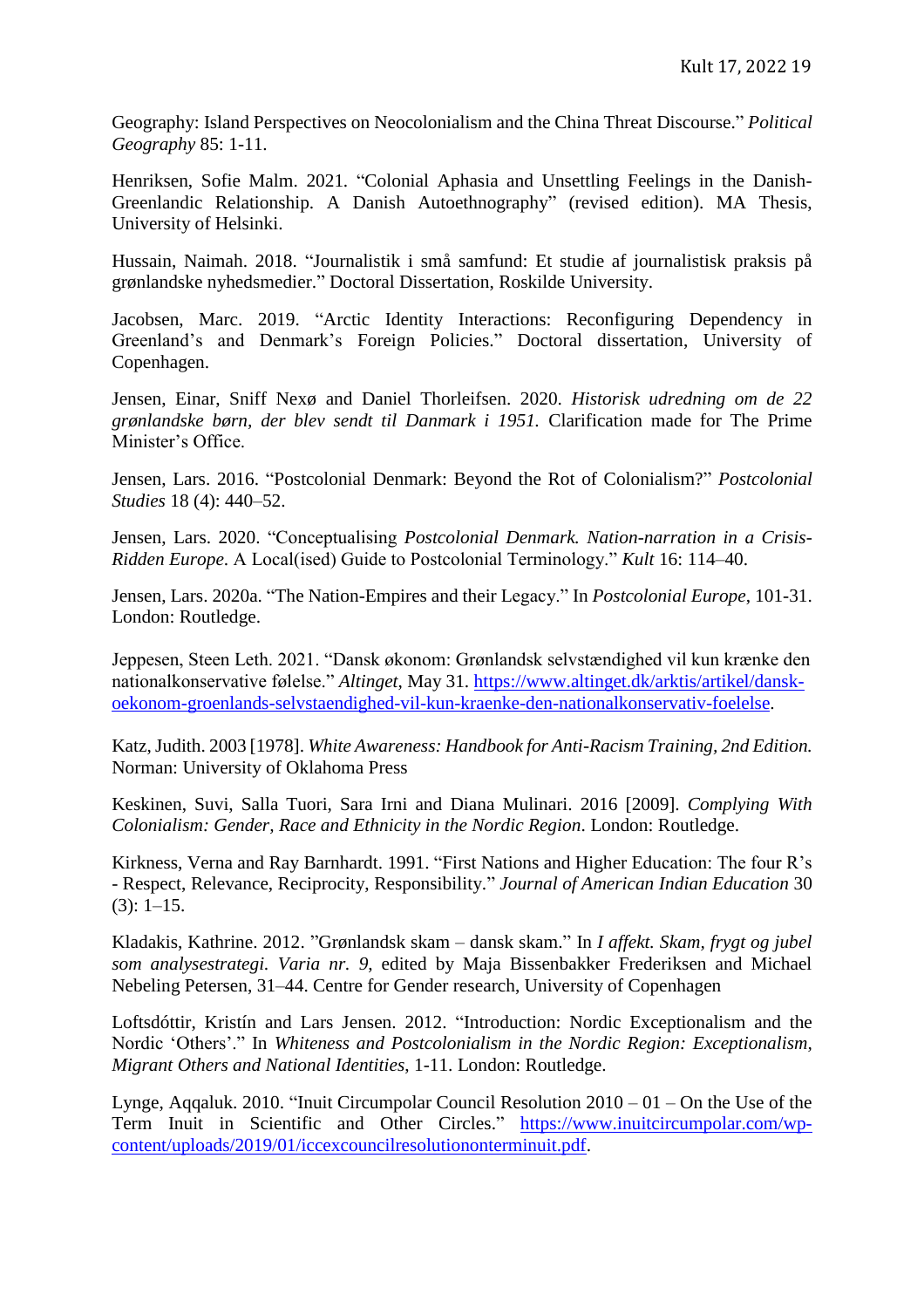Lynge, Aviaja Egede. 2006. "The Best Colony in the World." In *Rethinking Nordic Colonialism: A Postcolonial Exhibition Project in Five Acts*, edited by Kuratorisk Aktion, 1- 6*.* Helsinki: Nordic Institute for Contemporary Art*.* [http://www.rethinking-nordic](http://www.rethinking-nordic-colonialism.org/files/pdf/ACT2/ESSAYS/Lynge.pdf)[colonialism.org/files/pdf/ACT2/ESSAYS/Lynge.pdf.](http://www.rethinking-nordic-colonialism.org/files/pdf/ACT2/ESSAYS/Lynge.pdf)

Merrild-Hansen, Anne and Carina Ren. 2021. *Collaborative Research Methods in the Arctic: Experiences from Greenland*. London: Routledge.

Mignolo, Walter. 2000. "The Geopolitics of Knowledge and the Colonial Difference." *South Atlantic Quarterly* 101 (1): 57–96.

Palmberg, Mai. 2009. "The Nordic Colonial Mind." In *Complying With Colonialism: Gender, Race and Ethnicity in the Nordic Region*, edited by Suvi Keskinen, Salla Tuori, Sara Irni and Diana Mulinari, 35-50. London: Routledge.

Parkes, Amy. 2015. "Reflexivity as Autoethnography in Indigenous Research." In *Critical and Creative Research Methodologies in Social Work*, edited by Lia Bryant, 93–106. London: Routledge

Petersen, Robert. 1995. "Colonialism as Seen from a Former Colonized Area." *Arctic Anthropology* 32 (2): 118–26.

Quijano, Aníbal. 2007. "Coloniality and Modernity/Rationality." *Cultural Studies* 21 (2): 168– 78.

Rahbek-Clemmensen, Jon and Camilla Sørensen. 2021. *Sikkerhedspolitik i Arktis og Nordatlanten.* Copenhagen: Djøf Forlag.

Smith, Linda Tuhiwai. 2012. *Decolonizing Methodologies: Research and Indigenous Peoples*. London: Zed Books

Spivak, Gayatri Chakravorty. 1988. "Can the Subaltern Speak?" In *Marxism and the Interpretation of Culture*, edited by Cary Nelson and Lawrence Grossberg, 271-313. Chicago: University of Illinois Press.

Stoler, Ann Laura. 2011. "Colonial Aphasia, Race and Disabled Histories in France." *Public Culture* 23 (1): 121–56.

Svendsen, Jacob. 2021. "Der venter danskerne et følelsesmæssigt tab, når Grønland forlader Danmark." *Politiken*, June 28. [https://politiken.dk/udland/art8255997/Der-venter-danskerne](https://politiken.dk/udland/art8255997/Der-venter-danskerne-et-f%C3%B8lelsesm%C3%A6ssigt-tab-n%C3%A5r-Gr%C3%B8nland-forlader-Danmark)[et-f%C3%B8lelsesm%C3%A6ssigt-tab-n%C3%A5r-Gr%C3%B8nland-forlader-Danmark.](https://politiken.dk/udland/art8255997/Der-venter-danskerne-et-f%C3%B8lelsesm%C3%A6ssigt-tab-n%C3%A5r-Gr%C3%B8nland-forlader-Danmark)

Synnestvedt, Anne Meisner. 2021. "Forskere vil sikre, at udenrigspolitik også bliver analyseret fra Grønland." *KNR*, November 17. [https://knr.gl/da/nyheder/forskere-vil-sikre](https://knr.gl/da/nyheder/forskere-vil-sikre-udenrigspolitik-ogs%C3%A5-bliver-analyseret-fra-gr%C3%B8nland)[udenrigspolitik-ogs%C3%A5-bliver-analyseret-fra-gr%C3%B8nland.](https://knr.gl/da/nyheder/forskere-vil-sikre-udenrigspolitik-ogs%C3%A5-bliver-analyseret-fra-gr%C3%B8nland)

Sørensen, Axel Kjær. 2007. *Denmark-Greenland in the Twentieth Century.* Copenhagen: Museum Tusculanum Press.

Thisted, Kirsten. 2021. *Stemmer fra Grønland. Den danske koloni i 1920'erne*. Copenhagen: Kristeligt Dagblads Forlag.

Thisted, Kirsten. 2018. "'En gift i blodet': Følelsesøkonomier i de dansk-grønlandske relationer." *K & K* 46 (125): 71–94.